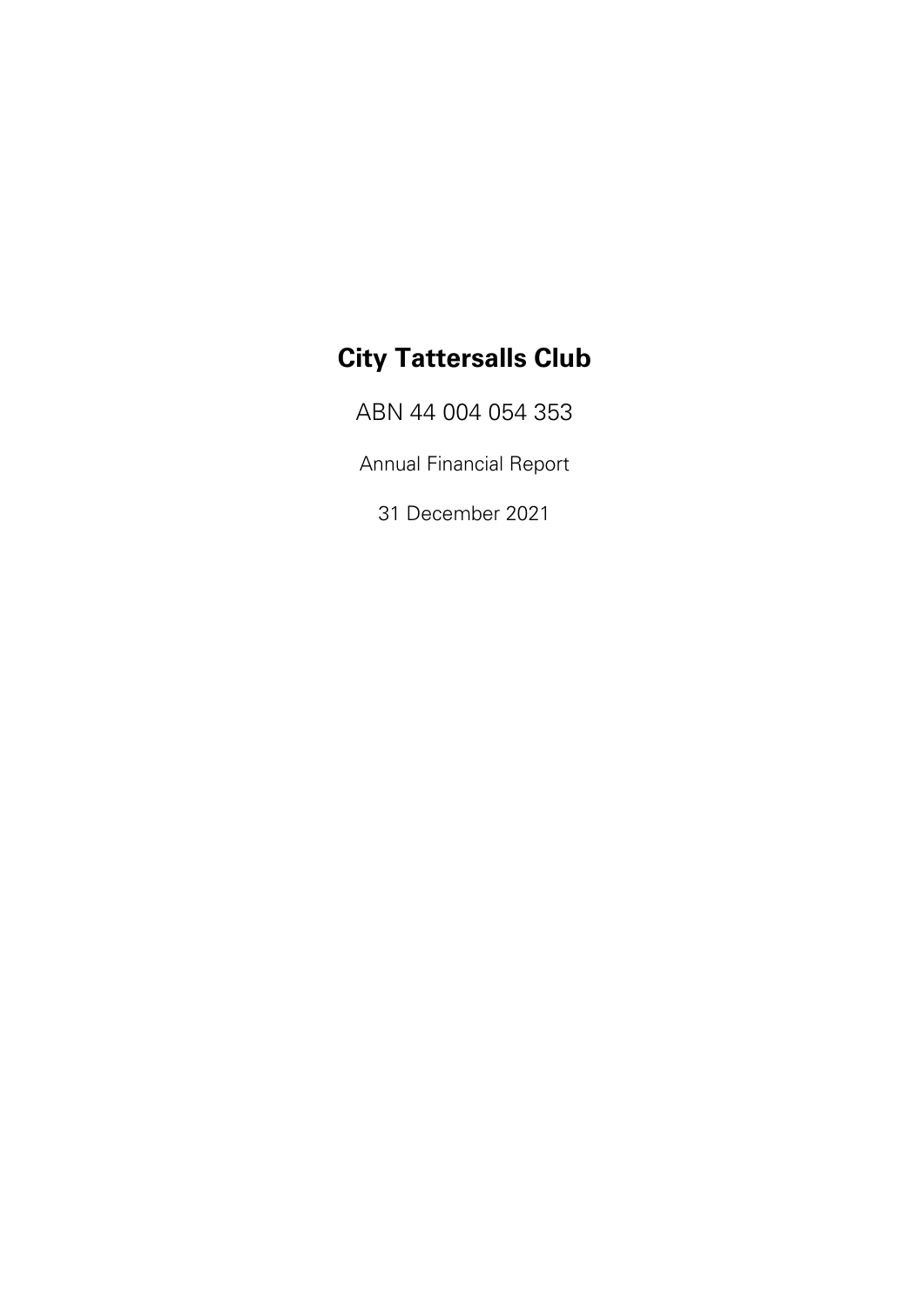## **Contents**

| Statement of profit or loss and other comprehensive income | 3  |
|------------------------------------------------------------|----|
| Statement of financial position                            | 4  |
| Statement of changes in members' funds                     | 5  |
| Statement of cash flows                                    | 6  |
| Notes to the financial statements                          |    |
| Directors' declaration                                     | 31 |
| Independent audit report                                   | 32 |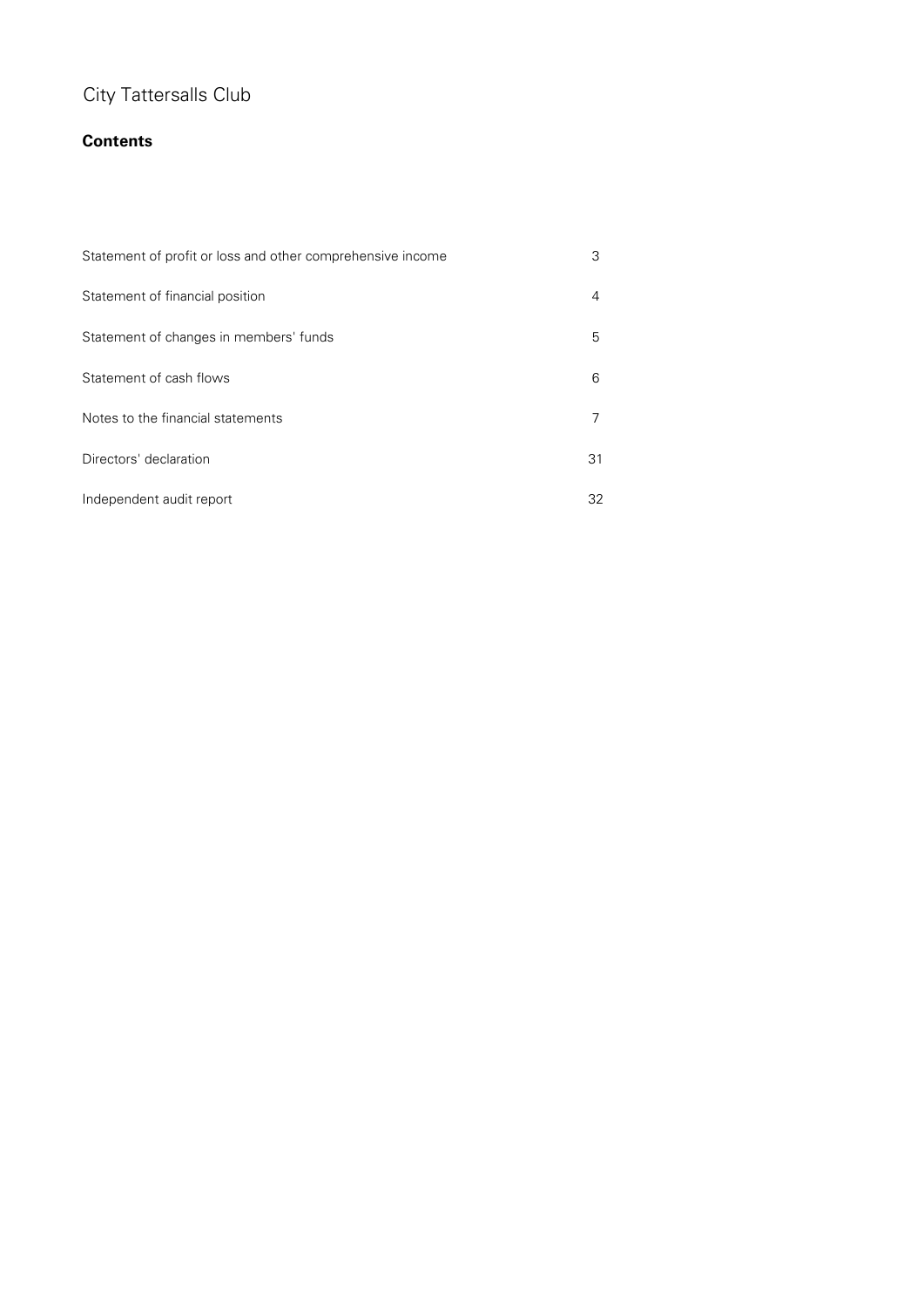## **For the year ended 31 December 2021** Statement of profit or loss and other comprehensive income

| In AUD                                            | <b>Note</b>    | 2021           | 2020           |
|---------------------------------------------------|----------------|----------------|----------------|
| Revenue from rendering of services                |                | 12,367,090     | 12,056,525     |
| Revenue from sale of goods                        |                | 2,315,335      | 1,684,666      |
| Other revenue                                     |                | 1,707,276      | 2,980,139      |
| <b>Total revenue</b>                              | $\overline{4}$ | 16,389,701     | 16,721,330     |
| Cost of goods sold                                |                | (756, 162)     | (778,003)      |
| Personnel expenses                                | 5              | (4,891,204)    | (5, 297, 963)  |
| Entertainment, marketing and promotional costs    |                | (1,692,605)    | (982, 899)     |
| Member expenses                                   |                | (576, 149)     | (489, 513)     |
| Office expenses                                   |                | (1, 134, 672)  | (893, 839)     |
| Poker machine licences and taxes                  |                | (3,025,896)    | (2,899,988)    |
| Property expenses                                 |                | (2,925,832)    | (2,985,646)    |
| Other expenses                                    |                | (795, 397)     | (578, 327)     |
| Earnings before financing costs, depreciation and |                | 591,784        | 1,815,152      |
| income tax                                        |                |                |                |
| Finance income                                    |                | 14             | 84             |
| Finance costs                                     |                | (554, 353)     | (161, 293)     |
| <b>Net finance costs</b>                          | 6              | (554, 339)     | (161, 209)     |
| Depreciation expense                              | 11             | (3,722,265)    | (3, 282, 590)  |
| Loss before income tax                            |                | (3,684,820)    | (1,628,647)    |
| Income tax expense                                | $\overline{7}$ |                |                |
| Loss for the year                                 |                | (3,684,820)    | (1,628,647)    |
| Other comprehensive loss for the year             |                |                |                |
| Revaluation of property, plant and equipment      | 11             | (19,616,661)   | (55, 647, 107) |
| Total comprehensive loss for the year             |                | (23, 301, 481) | (57, 275, 754) |

The above statement of profit or loss and other comprehensive income should be read in conjuntion with the accompanying notes.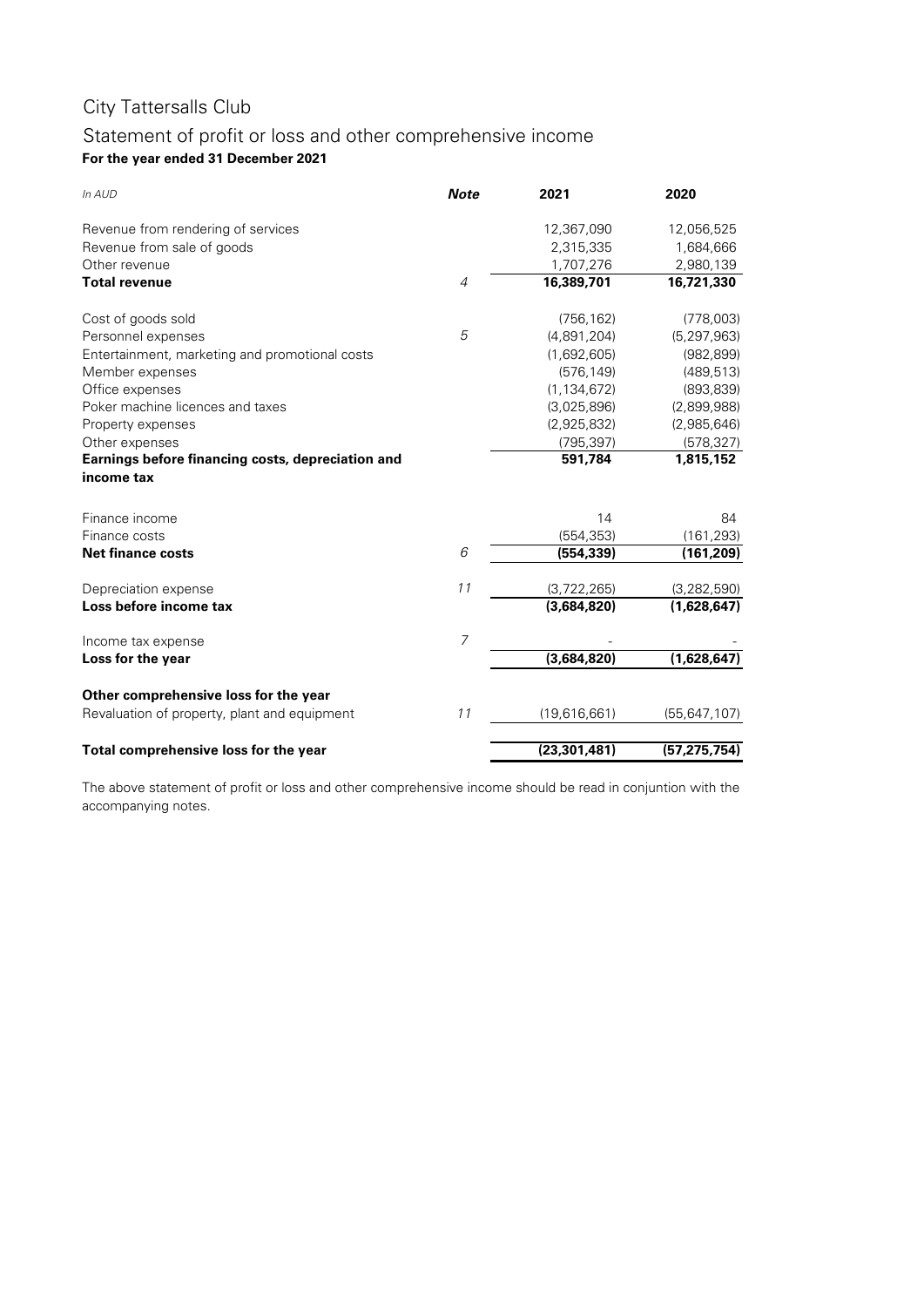## **As at 31 December 2021** City Tattersalls Club Statement of financial position

| In AUD                               | <b>Note</b> | 2021        | 2020        |
|--------------------------------------|-------------|-------------|-------------|
| Assets                               |             |             |             |
| Cash and cash equivalents            | 8           | 1,233,067   | 387,639     |
| Trade and other receivables          | 9           | 1,053,318   | 149,096     |
| Inventories                          | 10          | 297,726     | 259,124     |
| Prepayments                          |             | 135,702     | 76,133      |
| <b>Total current assets</b>          |             | 2,719,813   | 871,992     |
| Property, plant and equipment        | 11          | 124,379,370 | 125,396,448 |
| Intangible assets                    |             | 180,000     |             |
| Other assets                         |             | 1,468,665   |             |
| <b>Total non-current assets</b>      |             | 126,028,035 | 125,396,448 |
| <b>Total assets</b>                  |             | 128,747,848 | 126,268,440 |
| <b>Liabilities</b>                   |             |             |             |
| Trade and other payables             | 13          | 5,267,139   | 3,290,334   |
| Loans and borrowings                 | 8,14        | 2,430,230   | 1,170,717   |
| Employee benefits                    | 15          | 572,434     | 431,061     |
| Provisions                           | 16          | 301,924     | 175,608     |
| Lease liability                      | 24          | 1,232,176   | 24,594      |
| <b>Total current liabilities</b>     |             | 9,803,903   | 5,092,314   |
| Trade and other payables             | 13          | 246,708     | 56,943      |
| Loans and borrowings                 | 14          | 24,061,222  | 21,866,969  |
| Employee benefits                    | 15          | 114,973     | 156,417     |
| Provisions                           | 16          | 50,000      | 50,000      |
| Lease liability                      | 24          | 13,197,598  | 164,559     |
| <b>Total non-current liabilities</b> |             | 37,670,501  | 22,294,888  |
| <b>Total liabilities</b>             |             | 47,474,404  | 27,387,202  |
| <b>Net assets</b>                    |             | 81,273,444  | 98,881,238  |
| <b>Members' funds</b>                |             |             |             |
| Asset revaluation reserve            |             | 32,695,173  | 52,311,834  |
| Capital profit reserve               |             | 284,928     | 284,928     |
| General funds                        |             | 42,599,656  | 46,284,476  |
| Amalgamation reserve                 |             | 5,693,687   |             |
| <b>Total members' funds</b>          |             | 81,273,444  | 98,881,238  |
|                                      |             |             |             |

The above statement of financial position should be read in conjuntion with the accompanying notes.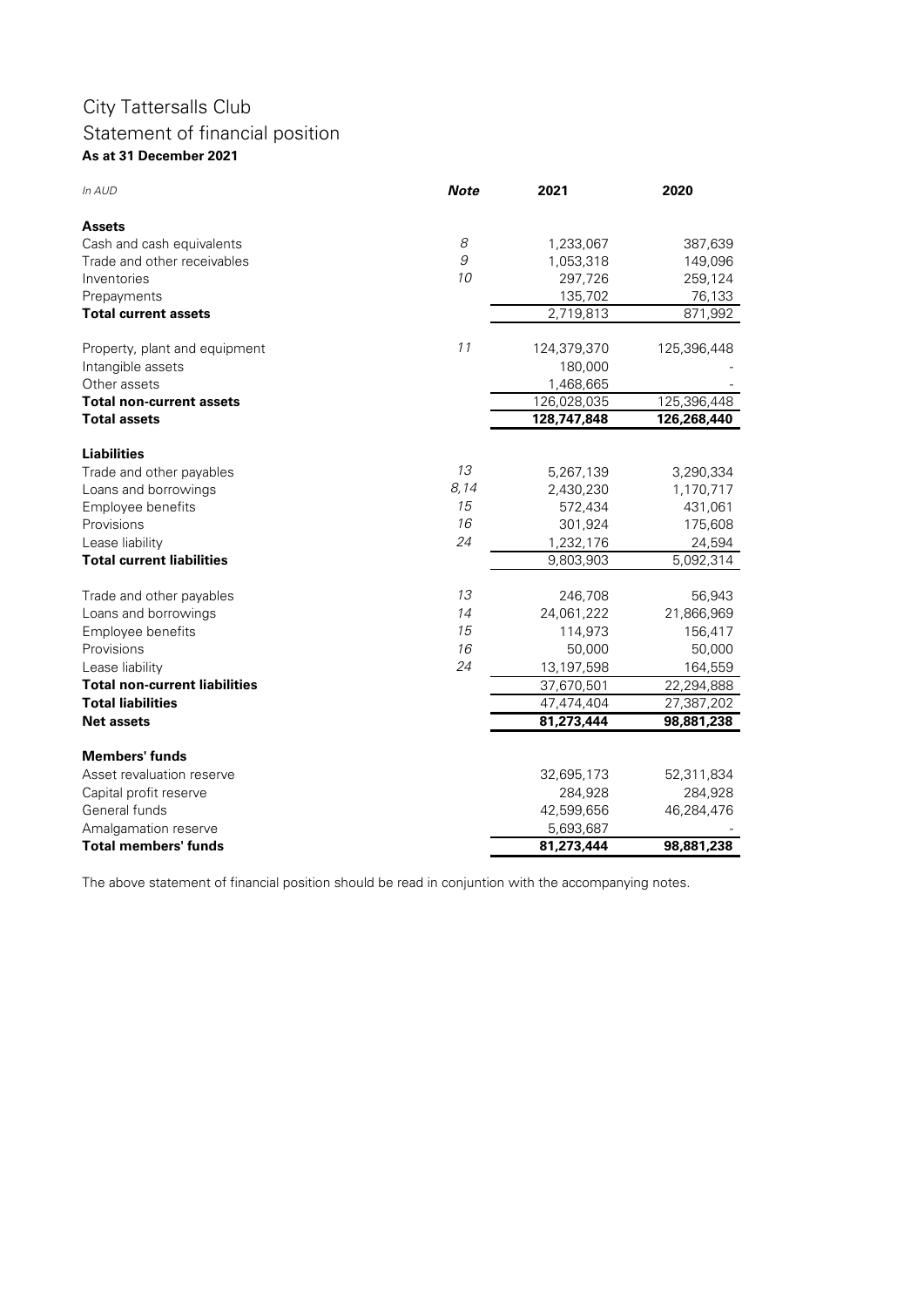## Statement of changes in members' funds **For the year ended 31 December 2021**

| In AUD                                        | <b>Asset</b><br><b>Revaluation</b><br>reserve | <b>Capital</b><br>profit<br>reserve | General<br>funds | Amalgamation<br>reserve | <b>Total</b>   |
|-----------------------------------------------|-----------------------------------------------|-------------------------------------|------------------|-------------------------|----------------|
| <b>Balance at 1 January 2020</b>              | 107,958,941                                   | 284,928                             | 47,913,123       |                         | 156,156,992    |
| Total comprehensive income for the year       |                                               |                                     |                  |                         |                |
| Loss for the year                             |                                               |                                     | (1,628,647)      |                         | (1,628,647)    |
| Other comprehensive loss                      | (55, 647, 107)                                |                                     |                  |                         | (55, 647, 107) |
| Total comprehensive loss for the year         | (55, 647, 107)                                |                                     | (1,628,647)      |                         | (57, 275, 754) |
| <b>Balance at 31 December 2020</b>            | 52,311,834                                    | 284,928                             | 46,284,476       |                         | 98,881,238     |
| <b>Balance at 1 January 2021</b>              | 52,311,834                                    | 284,928                             | 46,284,476       |                         | 98,881,238     |
| Total comprehensive income for the year       |                                               |                                     |                  |                         |                |
| Loss for the year                             |                                               |                                     | (3,684,820)      |                         | (3,684,820)    |
| Other comprehensive loss                      | (19,616,661)                                  |                                     |                  |                         | (19,616,661)   |
| Total comprehensive loss for the year         | (19,616,661)                                  |                                     | (3,684,820)      |                         | (23, 301, 481) |
| Reserves recognised on amalgamation (note 23) |                                               |                                     |                  | 5,693,687               | 5,693,687      |
| <b>Balance at 31 December 2021</b>            | 32,695,173                                    | 284,928                             | 42,599,656       | 5,693,687               | 81,273,444     |

The above statement of changes in equity should be read in conjuntion with the accompanying notes.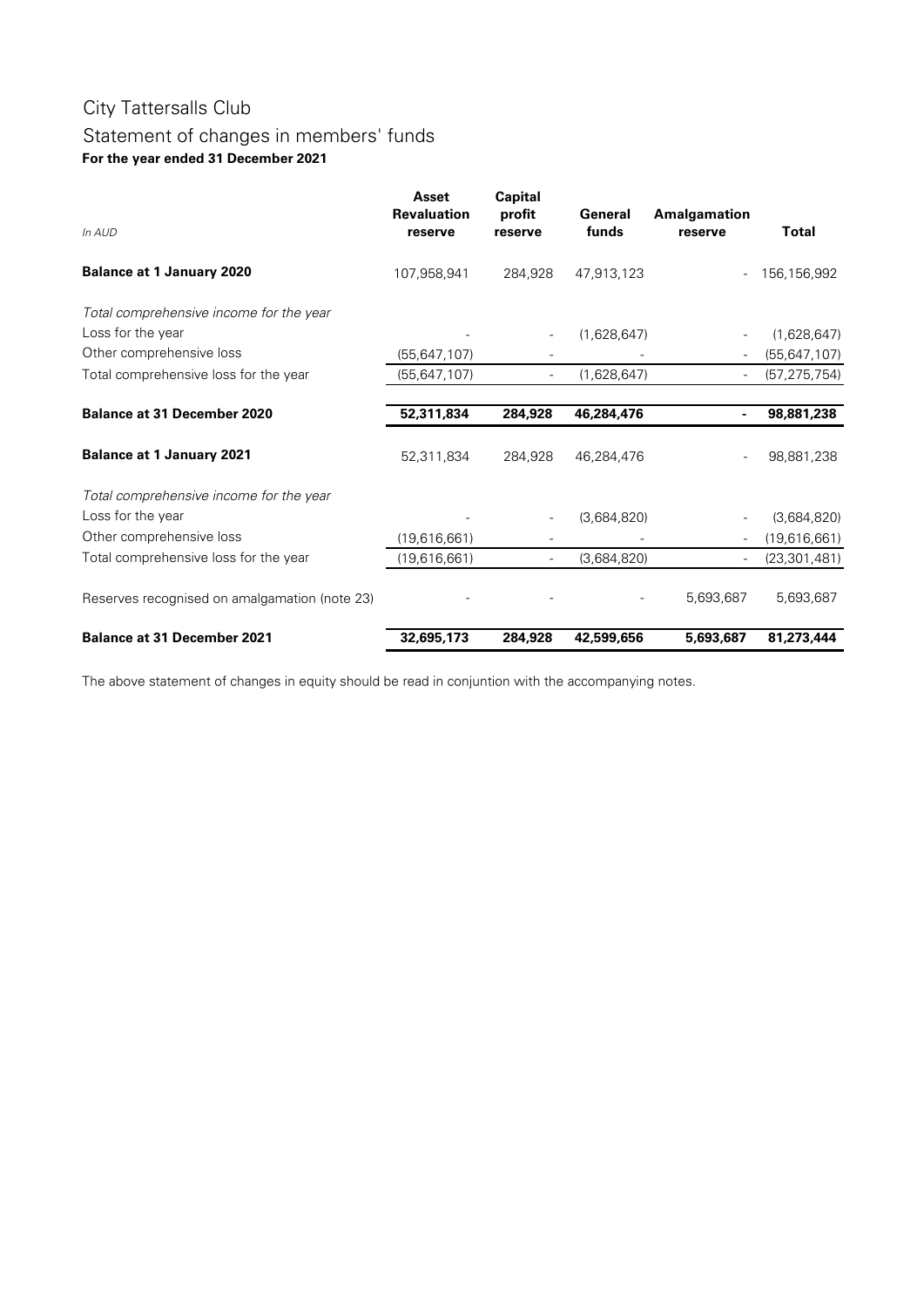## City Tattersalls Club Statement of cash flows **For the year ended 31 December 2021**

| In AUD                                                | <b>Note</b> | 2021          | 2020           |
|-------------------------------------------------------|-------------|---------------|----------------|
| <b>Cash flows from operating activities</b>           |             |               |                |
| Cash receipts from customers                          |             | 17,124,449    | 18,719,002     |
| Cash paid to suppliers, employees and other           |             | (16,868,828)  | (17, 432, 707) |
| Cash generated from operations                        |             | 255,621       | 1,286,295      |
| Interest received                                     |             | 14            | 84             |
| Interest paid                                         |             | (165, 315)    | (161, 293)     |
| Net cash from operating activities                    |             | 90,320        | 1,125,086      |
| <b>Cash flows from investing activities</b>           |             |               |                |
| Net cash acquired on amalgamation                     | 23          | 4,610,000     |                |
| Acquisition of property, plant and equipment          |             | (7,016,724)   | (2,026,174)    |
| Net cash used in investing activities                 |             | (2,406,724)   | (2,026,174)    |
| <b>Cash flows from financing activities</b>           |             |               |                |
| Proceeds from borrowings                              |             | 4,399,785     | 950,000        |
| Repayment of borrowings                               |             | (350,000)     | (87, 500)      |
| Payment of lease liabilities                          | 24          | (1, 287, 738) | (361, 476)     |
| Net cash from financing activities                    |             | 2,762,047     | 501,024        |
| Net increase/(decrease) in cash and cash equivalents  |             | 445,643       | (400, 064)     |
| Cash and cash equivalents at beginning of year        |             | (210, 209)    | 189,855        |
| Cash and cash equivalents at end of year, net of bank |             |               |                |
| overdraft                                             | 8           | 235,434       | (210, 209)     |

The above statement of cash flows should be read in conjuntion with the accompanying notes.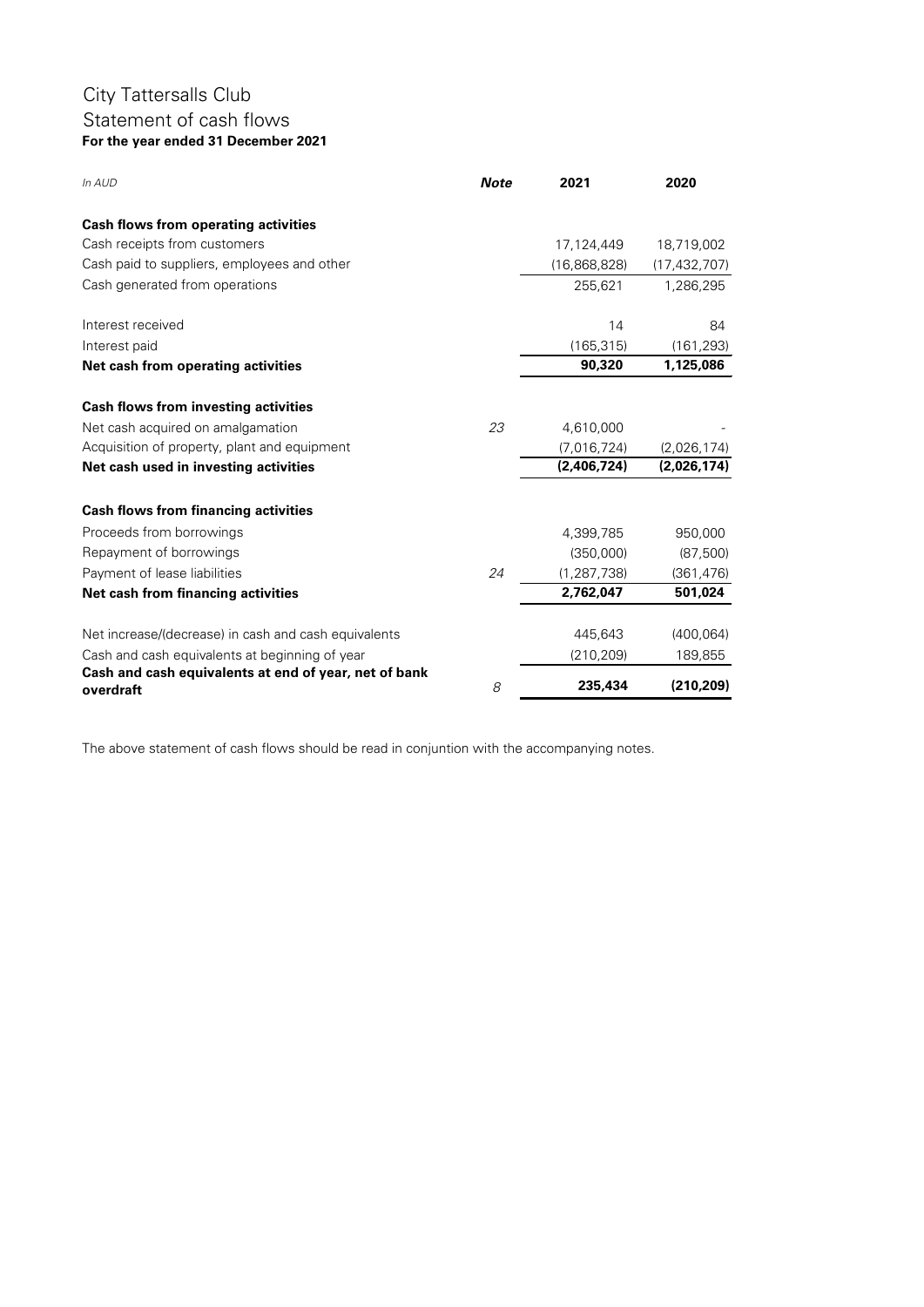### Notes to the financial statements **For the year ended 31 December 2021**

### **1 Non-reporting entity**

City Tattersalls Club ("the Club") is a club domiciled in Australia. The address of the Club's registered office is 194-204 Pitt Street, Sydney, NSW 2000. The financial statements of the Club are as at and for the year ended 31 December 2021.

The Club is primarily involved in the hospitality and entertainment industry.

### **2 Basis of preparation**

### **(a) Statement of compliance**

The financial statements are general purpose financial statements which have been prepared in accordance with Australian Accounting Standards (AASBs) adopted by the Australian Accounting Standards Board - Reduced Disclosure Requirements (AASB) and the City Tattersalls Club Act 1912 as amended by City Tattersalls Club Amendment Act 1936, the City Tattersalls Club Rules as Amended. The financial statements do not comply with International Financial Reporting Standards (IFRSs) as the Club has adopted the exemptions allowed for non-for-profit organisations under AASB 101 Presentation of Financial Statements.

The Club's Committee Members are also referred to in the financial statements as Directors.

The financial statements were approved by the Board of Directors on the date of signing of the Directors' declaration.

### **(b) Basis of measurement**

The financial statements have been prepared on the historical cost basis except for land and buildings which are measured at fair value less accumulated depreciation on buildings and any impairment losses.

### **(c) Functional and presentation currency**

These financial statements are presented in Australian dollars, which is the Club's functional currency.

### **(d) Use of estimates and judgements**

In preparaing these financial statements, management has made judgements, estimates and assumptions that affect the application of accounting policies and the reported amounts of assets, liabilities, income and expenses. Actual results may differ from these estimates.

Estimates and underlying assumptions are reviewed on an ongoing basis. Revisions to accounting estimates are recognised in the period in which the estimate is revised and in any future periods affected.

Information about critical judgements in applying accounting policies that have the most significant effect on the amounts recognised in the financial statements and assumptions and estimation uncertainties that have a significant risk of resulting in a material adjustment within the next financial year, are included in the notes to the financial statements.

Critical estimates and judgements applied in the preparation of the financial statements:

- Determination of the fair value of land and building assets within property plant and equipment (refer to note 3(b) and 11).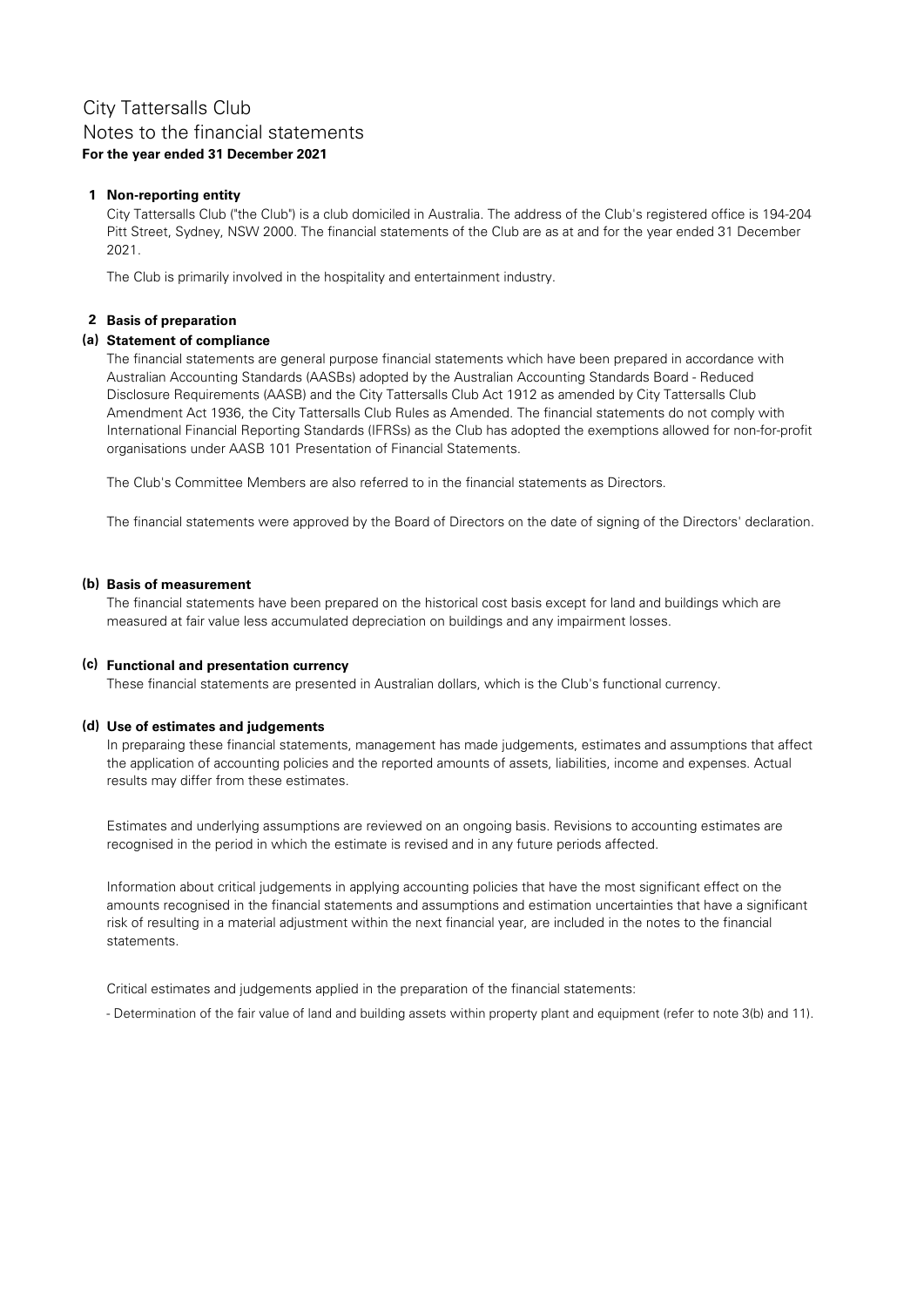### **(e) Going concern**

The financial report has been prepared on a going concern basis, which assumes continuity of normal business activities and the realisation of assets and settlement of liabilities in the ordinary course of business.

As at balance date, the Club's current liabilities exceeded its current assets by \$7,084,090 and made a loss for the year of \$3,684,820. Notwithstanding this, the Directors believe that the going concern basis of preparation of the financial report is appropriate given:

- **•** The Club's cashflow forecasts covering a period of at least 12 months from the date of this financial report show that the Club has adequate funding facilities in place. Included in this forecast is the impact of disruption from the relocation of its primary operating premises due to its redevelopment, and the receipt of an approval to commence gaming operations at a leased venue by the Independent Liquor and Gaming Authority after the move, the Club is expecting to obtain this approval in a timely manner.
- **•** In the event that the Club is unable to obtain this approval in a timely manner or the cashflow forecasts do not materialise as anticipated by the Club, the Club has the ability to access alternative sources of funding.

After considering the above, the Directors consider that the Club will be able to continue to fulfil all obligations as and when they fall due for the foreseeable future, being at least twelve months from the date of approval of these financial statements, and accordingly, that the Club's financial statements should be prepared on a going concern basis.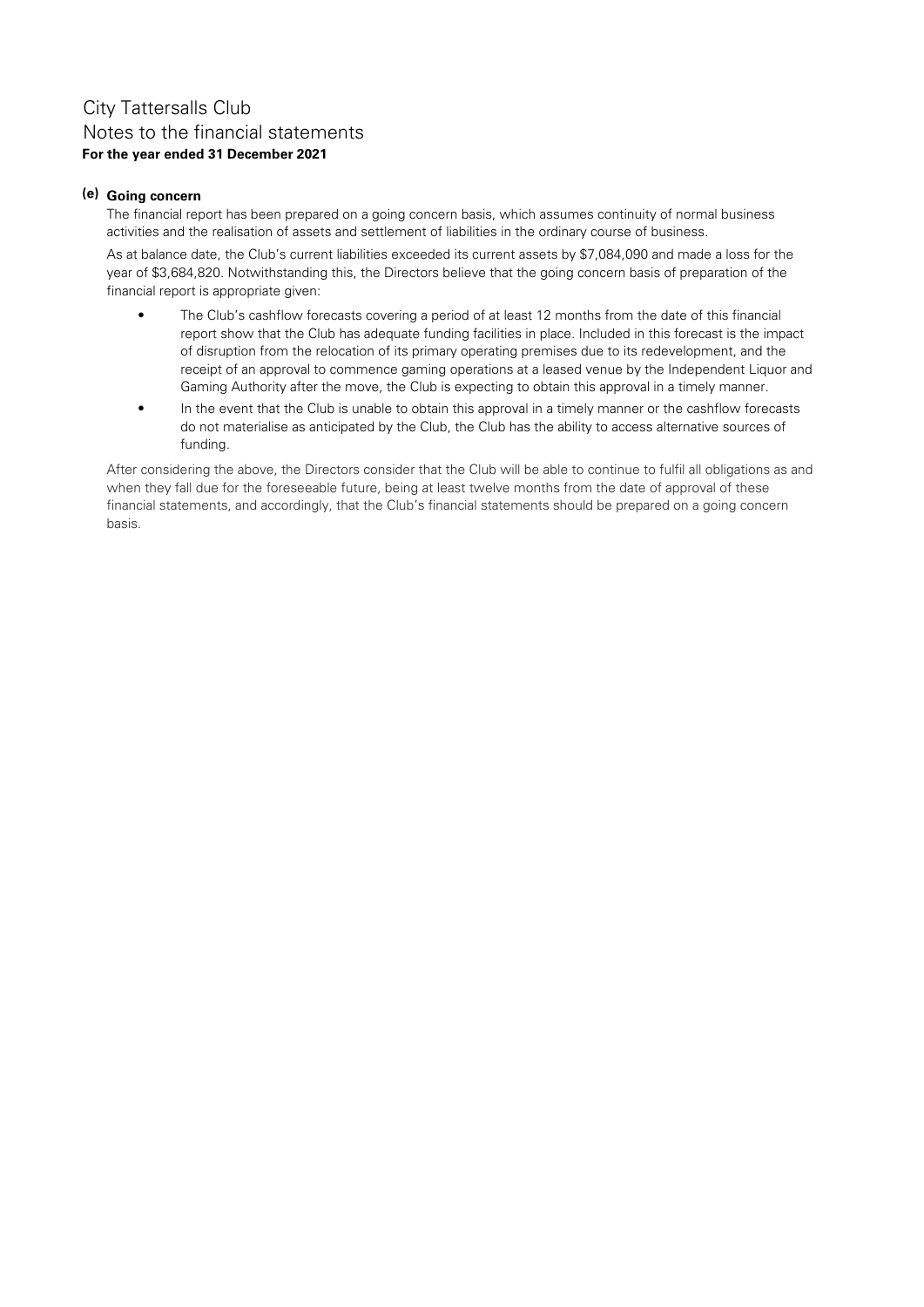### **3 Significant accounting policies**

The accounting policies set out below have been applied consistently to all periods presented in these financial statements.

### **(a) Financial instruments**

#### (i) Non-derivative financial assets

Financial assets are recognised initially on the date at which the Club becomes a party to the contractual provisions of the instrument.

The Club derecognises a financial asset when the contractual rights to the cash flows from the asset expire, or it transfers the rights to receive the contractual cash flows on the financial asset in a transaction in which substantially all the risks and rewards of ownership of the financial asset are transferred. Any interest in transferred financial assets that is created or retained by the Club is recognised as a separate asset or liability.

Financial assets and liabilities are offset and the net amount presented in the statement of financial position when, and only when, the Club has a legal right to offset the amounts and intends either to settle on a net basis or to realise the asset and settle the liability simultaneously.

The Club has the following categories of non-derivative financial assets: cash and cash equivalents and trade and other receivables.

### Trade and other receivables

Trade and other receivables are recognised initially at fair value and subsequently measured at amortised cost using the effective interest method, less any impairment losses (see note 3(d)).

Loans and receivables comprise cash and cash equivalents and trade and other receivables.

### Cash and cash equivalents

Cash and cash equivalents comprise cash balances and call deposits with original maturities of three months or less. Bank overdrafts that are repayable on demand and form an integral part of the Club's cash management are included as a component of cash and cash equivalents for the purpose of the statement of cash flows.

### (ii) Non-derivative financial liabilities

Financial liabilities are recognised initially on the date, which is the date that the Club becomes a party to the contractual provisions of the instrument. The Club derecognises a financial liability when its contractual obligations are discharged or cancelled or expire. Financial assets and liabilities are offset and the net amount presented in the statement of financial position when, and only when, the Club has a legal right to offset the amounts and intends either to settle on a net basis or to realise the asset and settle the liability simultaneously.

The Club has the following non-derivative financial liabilities: bank overdrafts, trade and other payables and loans and borrowings.

Such financial liabilities are recognised initially at fair value plus any directly attributable transaction costs. Subsequent to initial recognition these financial liabilities are measured at amortised cost using the effective interest rate method.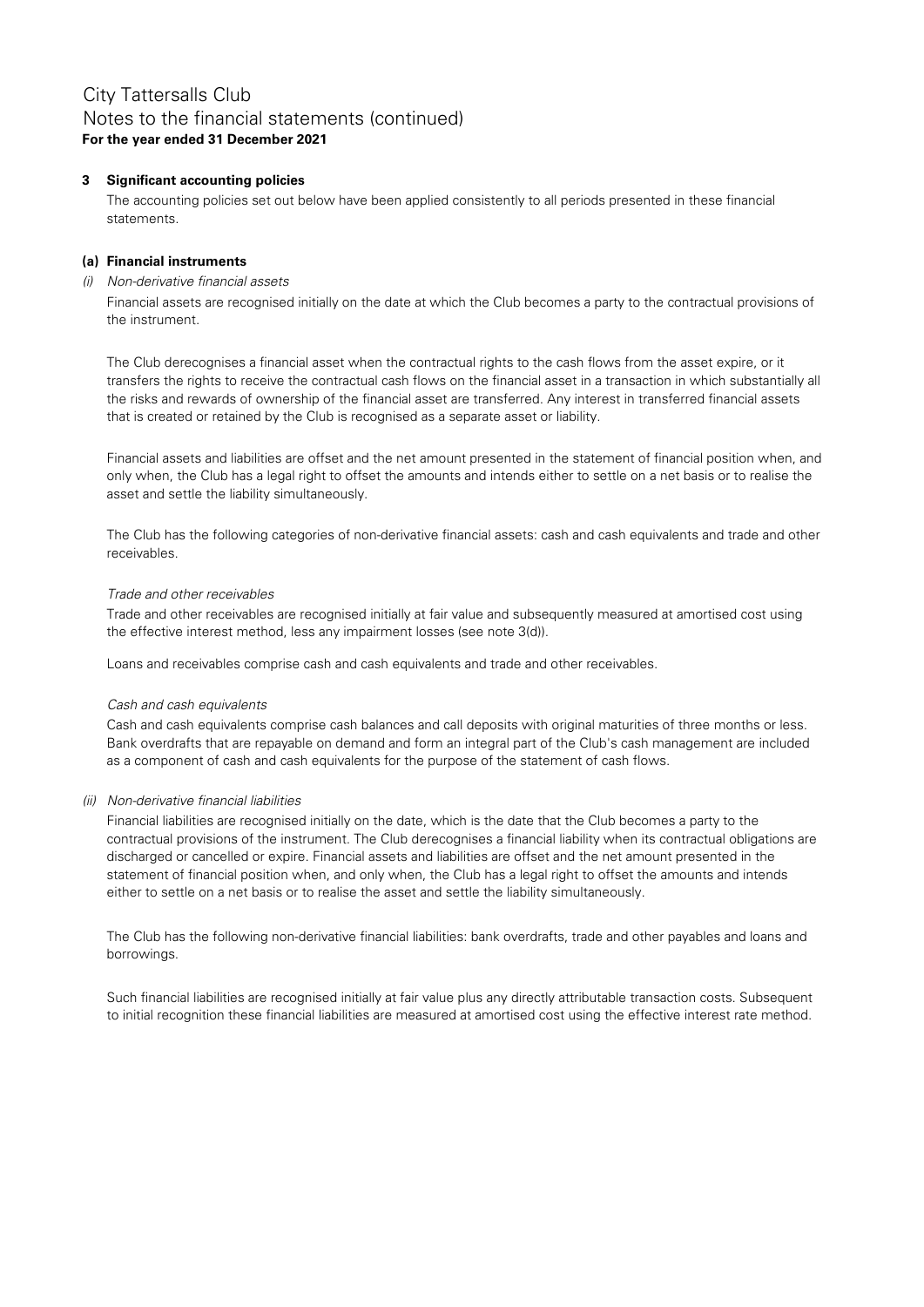### **3 Significant accounting policies (continued)**

### **(b) Property, plant and equipment**

### (i) Recognition and measurement

Land and buildings are measured at fair value less accumulated depreciation on buildings and less any impairment losses recognised after the date of the revaluation. Plant and equipment is stated at cost less accumulated depreciation and any accumulated impairment losses.

### Revaluation of land and buildings

Following initial recognition at cost, land and buildings are carried at a revalued amount which is the fair value at the date of the revaluation less any subsequent accumulated depreciation on buildings and any subsequent accumulated impairment losses.

Fair value is determined by reference to market-based evidence, which is the amount for which the assets could be exchanged between knowledgeable willing buyer and a knowledgeable willing seller in an arm's length transaction as at the valuation date. Fair values are confirmed by independent valuations which are obtained with sufficient regularity to ensure that the carrying amounts do not differ materially from the assets' fair values at the reporting date.

Land and buildings are treated as a class of assets. Any surplus arising on the revaluation of land and buildings at each reporting date is recognised directly in the revaluation reserve within funds, except to the extent that the surplus reverses a previous revaluation deficit on the land and buildings charged previously to profit and loss is recognised in the statement of comprehensive income. Any deficit on revaluation is recognised in profit or loss except to the extent of any balance in the revaluation reserve of the land and buildings, in which case it is recognised directly in the revaluation reserve.

### Property, plant and equipment

Cost includes expenditure that is directly attributable to the acquisition of the asset. The cost of self-constructed assets includes the cost of materials and direct labour (including an allocation of time by those staff directly included in the construction project), any other costs directly attributable to bringing the assets to a working condition for their intended use, the costs of dismantling and removing the items and restoring the site on which they are located. Purchased software that is integral to the functionality of the related equipment is capitalised as part of that equipment.

When parts of an item of property, plant and equipment have different useful lives, they are accounted for as separate items (major components) of property, plant and equipment.

The gain or loss on disposal of an item of property, plant and equipment is determined by comparing the proceeds from disposal with the carrying amount of the property, plant and equipment, and is recognised net within other income/other expenses in profit or loss.

### (ii) Subsequent costs

The cost of replacing a component of an item of property, plant and equipment is recognised in the carrying amount of the item if it is probable that the future economic benefits embodied within the component will flow to the Club, and its cost can be measured reliably. The carrying amount of the replaced part is derecognised. The costs of the day-today servicing of property, plant and equipment are recognised in profit or loss as incurred.

### (iii) Depreciation

Depreciation is based on the cost of an asset less its residual value. Significant components of individual assets are assessed and if a component has a useful life that is different from the remainder of that asset, that component is depreciated separately.

Depreciation is recognised in profit or loss on a straight-line basis over the estimated useful lives of each component of an item of property, plant and equipment. Leased assets are depreciated over the shorter of the lease term and their useful lives unless it is reasonably certain that the Club will obtain ownership by the end of the lease term. Land is not depreciated.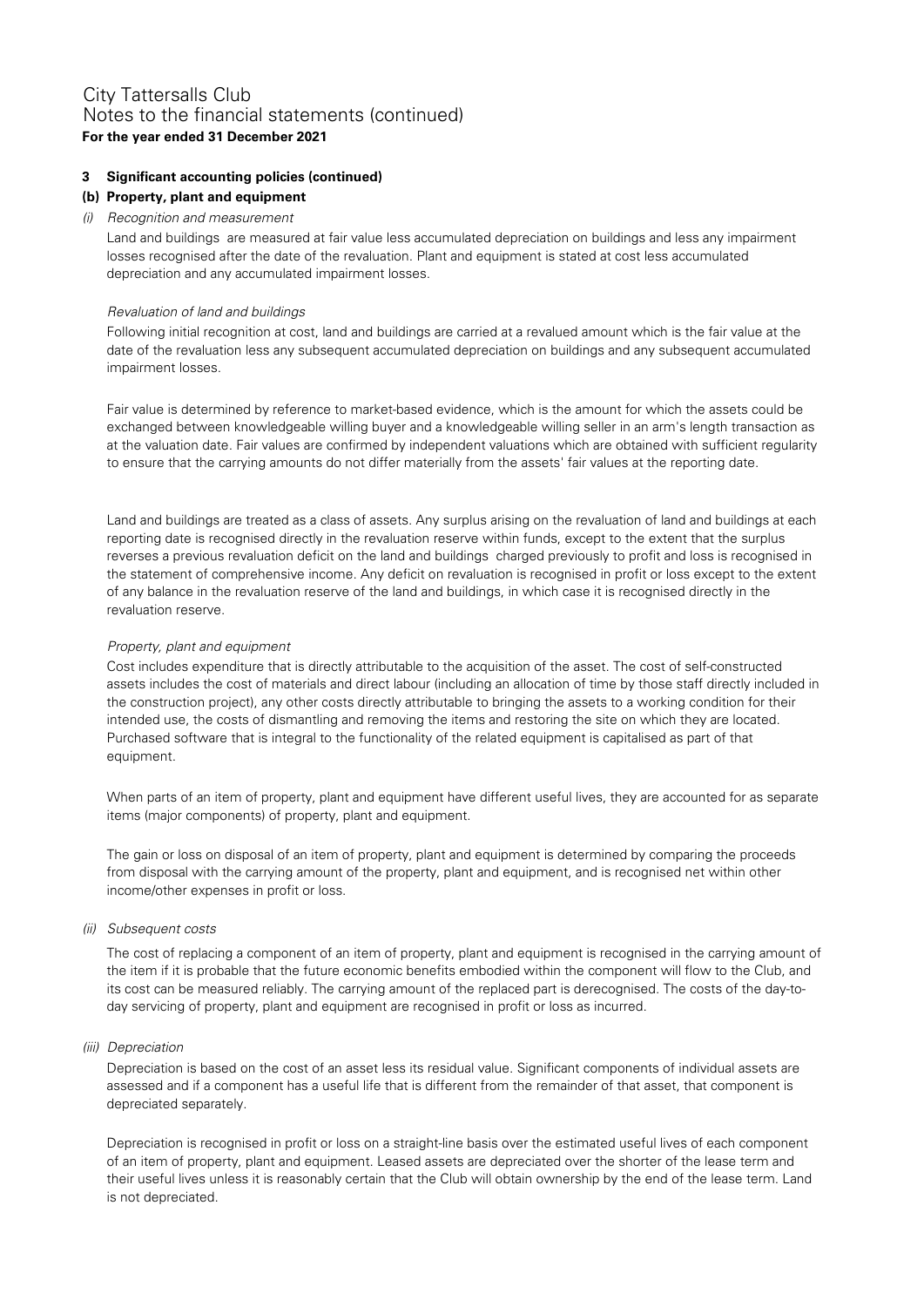### **3 Significant accounting policies (continued)**

### **(b) Property, plant and equipment (continued)**

The estimated useful lives for the current and comparative years are as follows:

| $\bullet$ | <b>Buildings</b>       | 40 years      |
|-----------|------------------------|---------------|
| $\bullet$ | Plant and equipment    | 3-13 years    |
| $\bullet$ | Leasehold improvements | $10-20$ years |
| $\bullet$ | Leased assets          | 3-5 years     |

Depreciation methods, useful lives and residual values are reviewed at each reporting date and adjusted if appropriate.

### **(c) Inventories**

Inventories are measured at the lower of cost and net realisable value. The cost of inventories is based on the first-in first-out principle, and includes expenditure incurred in acquiring the inventories and other costs incurred in bringing them to their existing location and condition.

Net realisable value is the estimated selling price in the ordinary course of business, less the estimated costs of completion and selling expenses.

### **(d) Impairment**

### (i) Non-derivative financial assets

Financial assets are assessed at each reporting date to determine whether there is objective evidence that they are impaired. A financial asset is impaired if objective evidence indicates that a loss event has occurred after the initial recognition of the asset, and that the loss event had a negative effect on the estimated future cash flows of that asset that can be estimated reliably.

Objective evidence that financial assets are impaired can include default or delinquency by a debtor, restructuring of an amount due to the Club on terms that the Club would not consider otherwise, indications that a debtor or issuer will enter bankruptcy, or economic conditions that correlate with defaults.

The Club considers evidence of impairment for receivables at both a specific asset and collective level. All individually significant receivables are assessed for specific impairment. All individually significant receivables found not to be specifically impaired are then collectively assessed for any impairment that has been incurred but not yet identified. Receivables that are not individually significant are collectively assessed for impairment by grouping together receivables with similar risk characteristics.

In assessing collective impairment the Club uses historical trends of the probability of default, timing of recoveries and the amount of loss incurred, adjusted for management's judgement as to whether current economic and credit conditions are such that the actual losses are likely to be greater or less than suggested by historical trends.

An impairment loss in respect of a financial asset measured at amortised cost is calculated as the difference between its carrying amount and the present value of the estimated future cash flows discounted at the asset's original effective interest rate. Losses are recognised in profit or loss and reflected in an allowance account against receivables. Interest on the impaired asset continues to be recognised. When a subsequent event causes the amount of impairment loss to decrease, the decrease in impairment loss is reversed through profit or loss.

### (ii) Non-financial assets

The carrying amounts of the Club's non-financial assets, other than inventories, are reviewed at each reporting date to determine whether there is any indication of impairment. If any such indication exists, then the asset's recoverable amount is estimated. An impairment loss is recognised if the carrying amount of an asset or its related cashgenerating unit (CGU) exceeds its estimated recoverable amount.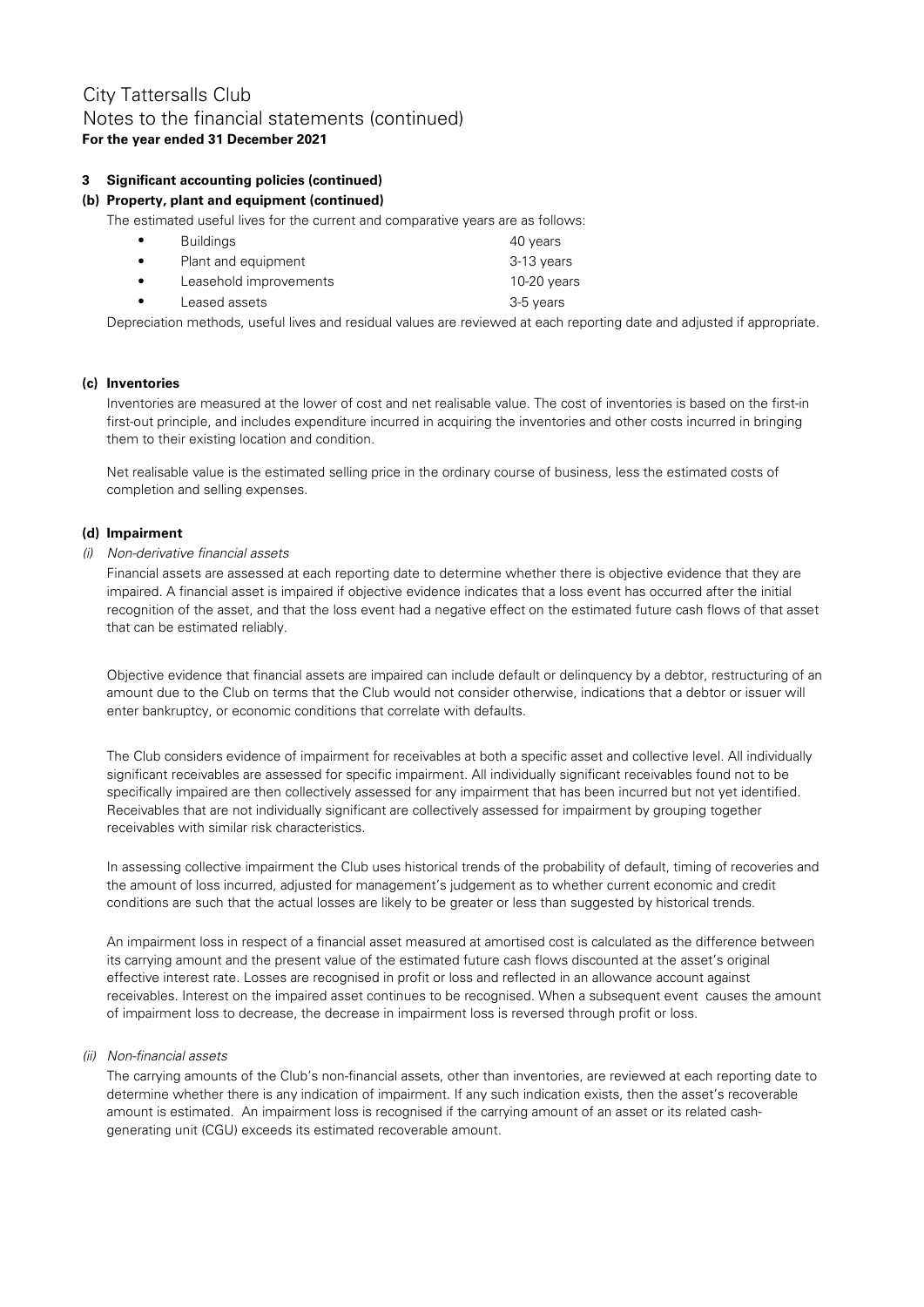### **3 Significant accounting policies (continued)**

### **(d) Impairment (continued)**

### (ii) Non-financial assets (continued)

The recoverable amount of an asset or CGU is the greater of its value in use and its fair value less costs to sell. Depreciated replacement cost is used to determine value in use. Depreciated replacement cost is the current replacement cost of the item less, where applicable, accumulated depreciation to date, calculated on the basis of such cost. For the purpose of impairment testing, assets that cannot be tested individually are grouped together into the smallest group of assets that generates cash inflows from continuing use that are largely independent of the cash inflows of other assets or CGUs.

Impairment losses are recognised in profit or loss. Impairment losses recognised in respect of CGUs are allocated to reduce the carrying amounts of the other assets in the CGU (group of CGUs) on a pro rata basis.

Impairment losses recognised in prior periods are assessed at each reporting date for any indications that the loss has decreased or no longer exists. An impairment loss is reversed if there has been a change in the estimates used to determine the recoverable amount. An impairment loss is reversed only to the extent that the asset's carrying amount does not exceed the carrying amount that would have been determined, net of depreciation or amortisation, if no impairment loss had been recognised.

### **(e) Employee benefits**

### (i) Defined contribution superannuation funds

A defined contribution plan is a post-employment benefit plan under which an entity pays fixed contributions into a separate entity and will have no legal or constructive obligation to pay further amounts. Obligations for contributions to defined contribution pension plans are recognised as an employee benefit expense in profit or loss in the periods during which services are rendered by employees.

### (ii) Other long-term employee benefits

The Club's net obligation in respect of long-term employee benefits is the amount of future benefit that employees have earned in return for their service in the current and prior periods plus related on-costs; that benefit is discounted to determine its present value, and the fair value of any related assets is deducted. The discount rate is the yield at the reporting date on government bonds that have maturity dates approximating the terms of the Club's obligations and that are denominated in the same currency in which the benefits are expected to be paid.

### (iii) Short-term employee benefits

Short-term employee benefit obligations are measured on an undiscounted basis and are expensed as the related service is provided. A liability is recognised for the amount expected to be paid under short-term cash bonus or profitsharing plans if the Club has a present legal or constructive obligation to pay this amount as a result of past service provided by the employee and the obligation can be measured reliably.

### **(f) Provisions**

A provision is recognised if, as a result of a past event, the Club has a present legal or constructive obligation that can be estimated reliably, and it is probable that an outflow of economic benefits will be required to settle the obligation. Provisions are determined by discounting the expected future cash flows at a pre-tax rate that reflects current market assessments of the time value of money and the risks specific to the liability.

### **(g) Revenue**

Revenue is recognised at an amount that reflects the consideration to which the Club is expected to be entitled for transferring goods and services to a customer. For each contract with a customer, the Club identifies the contract with a customer, identified the performance obligations in the contract, determines the transaction price to the separate performance obligations on the basis of the relative stand-alone selling prices of each distinct good and service to be delivered, and recognised revenue when or as each performance obligation is satisfied in a manner that depicts the transfer to the customer of the goods or services promised.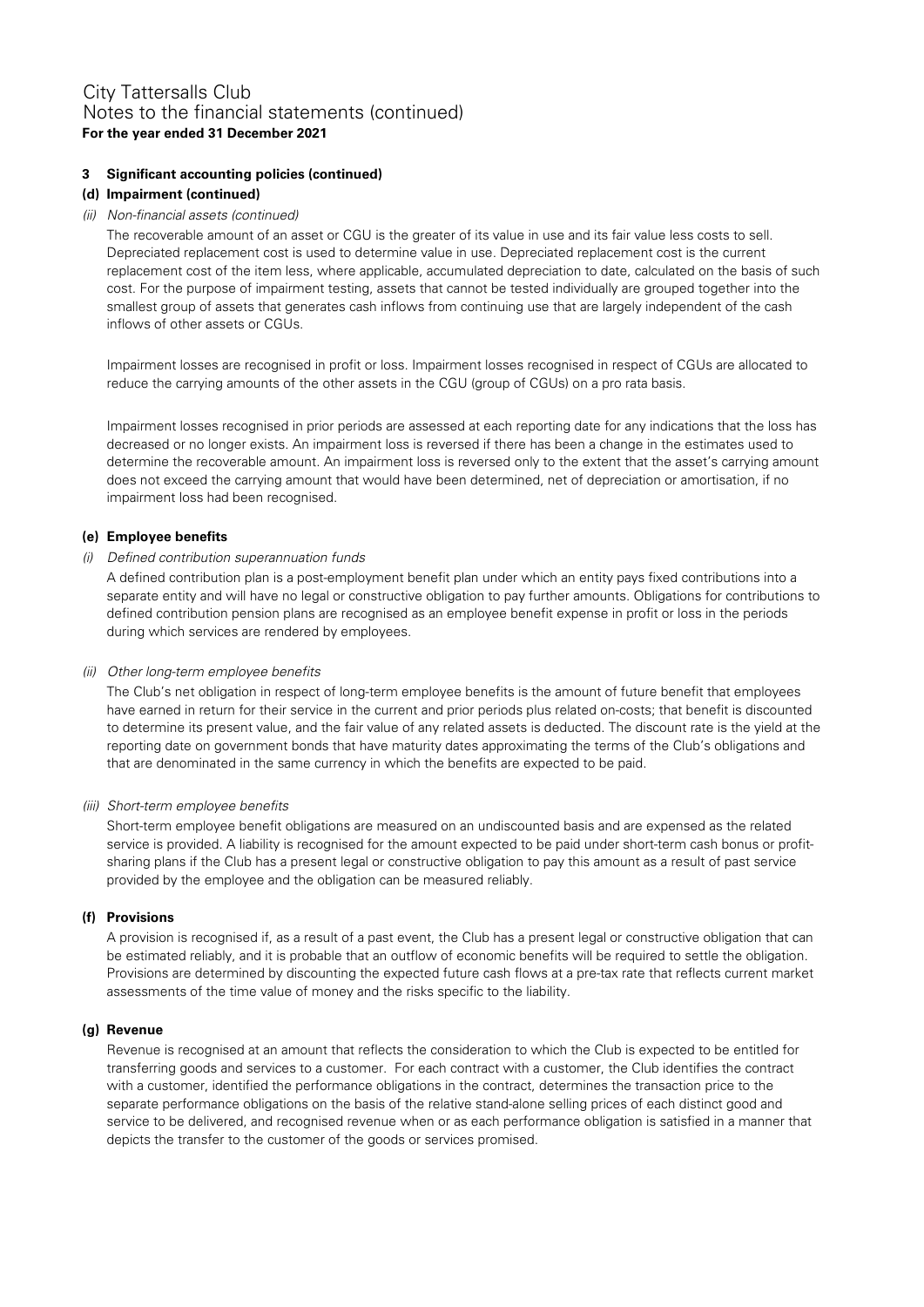### City Tattersalls Club **For the year ended 31 December 2021** Notes to the financial statements (continued)

### **3 Significant accounting policies (continued)**

### **(h) Finance income and finance costs**

(i) Goods sold

Revenue from the sale of goods comprises revenue earned from the provision of food, beverage and other goods. Revenue from the sale of goods is recognised at the point in time the goods are provided and payment is collected.

(ii) Gaming revenue

Gaming revenue comprises the Club facilities provided to members and patrons of the Club. Gaming revenue is the difference between gaming wins and losses, and is recognised upon outcome of the game at the close of business.

(iii) Membership

Membership subscriptions represents annual membership fees paid by the Club's members. The Club recognises membership subscriptions over the term of the membership and any unearned portion is included in revenue received in advance.

(iv) Rental income

Rental income is recognised in profit and loss on a straight-line basis over the term of the lease. Lease incentives granted are recognised as an integral part of the total rental income over the term of the lease.

Finance income comprises interest income on funds invested. Interest income is recognised as it accrues in profit or loss, using the effective interest method.

Finance costs comprise interest expense on borrowings. Borrowing costs that are not directly attributable to the acquisition, construction or production of a qualifying asset are recognised in profit or loss using the effective interest method.

### **(i) Income tax**

Income tax expense comprises current and deferred tax. Current and deferred tax are recognised in profit or loss except to the extent that it relates to a business combination, or items recognised directly in members funds or in other comprehensive income.

Current tax is the expected tax payable or receivable on the taxable income or loss for the Club, using tax rates enacted or substantively enacted at the reporting date, and any adjustment to tax payable in respect of previous years.

Deferred tax is recognised in respect of temporary differences between the carrying amounts of assets and liabilities for financial reporting purposes and the amounts used for taxation purposes. Deferred tax is not recognised for temporary differences on the initial recognition of assets or liabilities in a transaction that is not a business combination and that affects neither accounting nor taxable profit or loss.

Deferred tax is measured at the tax rates that are expected to be applied to temporary differences when they reverse, based on the laws that have been enacted or substantively enacted by the reporting date. Deferred tax assets and liabilities are offset if there is a legally enforceable right to offset current tax liabilities and assets, and they relate to income taxes levied by the same tax authority on the same taxable entity, or on different tax entities, but they intend to settle current tax liabilities and assets on a net basis or their tax assets and liabilities will be realised simultaneously.

A deferred tax asset is recognised for unused tax losses, tax credits and deductible temporary differences, to the extent that it is probable that future taxable profits will be available against which they can be utilised. Deferred tax assets are reviewed at each reporting date and are reduced to the extent that it is no longer probable that the related tax benefit will be realised.

The income Tax Assessment Act 1997 (amended) provides that under the concept of mutuality, clubs are only liable for income tax in income derived from non-members and from outside entities.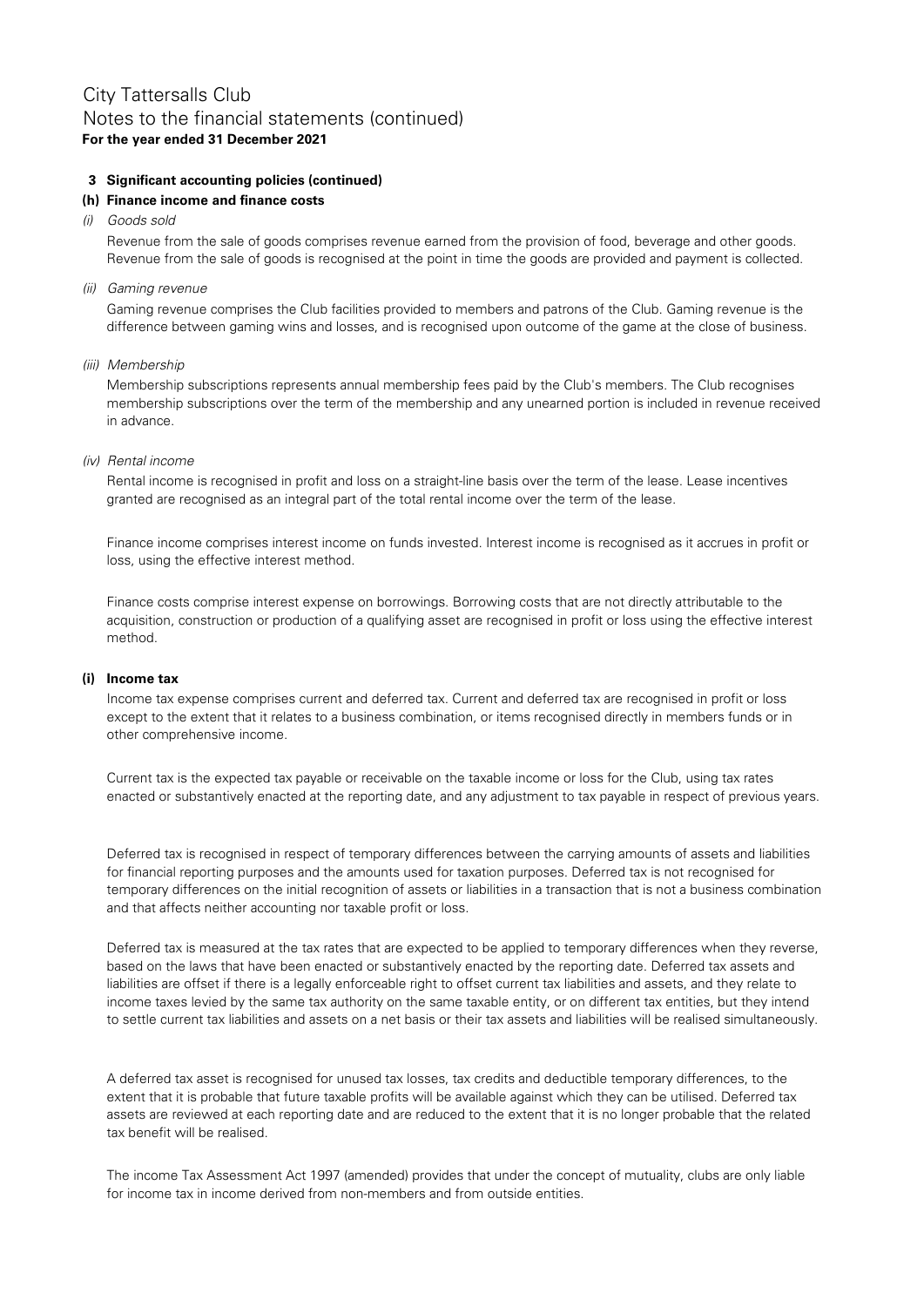### **3 Significant accounting policies (continued)**

### **(j) Goods and services tax**

Revenue, expenses and assets are recognised net of the amount of goods and services tax (GST), except where the amount of GST incurred is not recoverable from the taxation authority. In these circumstances, the GST is recognised as part of the cost of acquisition of the asset or as part of the expense.

Receivables and payables are stated with the amount of GST included. The net amount of GST recoverable from, or payable to, the ATO is included as a current asset or liability in the statement of financial position.

Cash flows are included in the statement of cash flows on a gross basis. The GST components of cash flows arising from investing and financing activities which are recoverable from, or payable to, the ATO are classified as operating cash flows.

### **(k) Leases**

At inception of a contract, the Club assesses whether a contract is, or contains, a lease. A contract is, or contains, a lease if the contract conveys the right to control the use of an identified asset for a period of time in exchange for consideration. To assess whether a contract conveys the right to control the use of an identified asset, the Club assesses whether:

- $\bullet$ the contract involves the use of an identified asset – this may be specified explicitly or implicitly, and should be physically distinct or represent substantially all of the capacity of a physically distinct asset. If the supplier has a substantive substitution right, then the asset is not identified;
- $\bullet$ the Club has the right to obtain substantially all of the economic benefits from use of the asset throughout the period of use; and
- $\bullet$ the Club has the right to direct the use of the asset. The Club has this right when it has the decisionmaking rights that are most relevant to changing how and for what purpose the asset is used. In rare cases where the decision about how and for what purpose the asset is used is predetermined, the Club has the right to direct the use of the asset if either:
	- the Club has the right to operate the asset; or
	- the Club designed the asset in a way that predetermines how and for what purpose it will be used.

At inception or on reassessment of a contract that contains a lease component, the Club allocates the consideration in the contract to each lease component on the basis of their relative stand-alone prices.

### (i) As a lessee

The Club recognises a right-of-use asset and a lease liability at the lease commencement date. The right-of-use asset is initially measured at cost, which comprises the initial amount of the lease liability adjusted for any lease payments made at or before the commencement date and plus any initial direct costs incurred.

The right-of-use asset is subsequently depreciated using the straight-line method from the commencement date to the earlier of the end of the useful life of the right-of-use asset or the end of the lease term. The estimated useful lives of right-of-use assets are determined on the same basis as those of property and equipment. In addition, the right-ofuse asset is periodically reduced by impairment losses, if any, and adjusted for certain remeasurements of the lease liability.

The lease liability is initially measured at the present value of the lease payments that are not paid at the commencement date, discounted using the interest rate implicit in the lease or, if that rate cannot be readily determined, and the Club's incremental borrowing rate. Generally, the Club uses its incremental borrowing rate as the discount rate.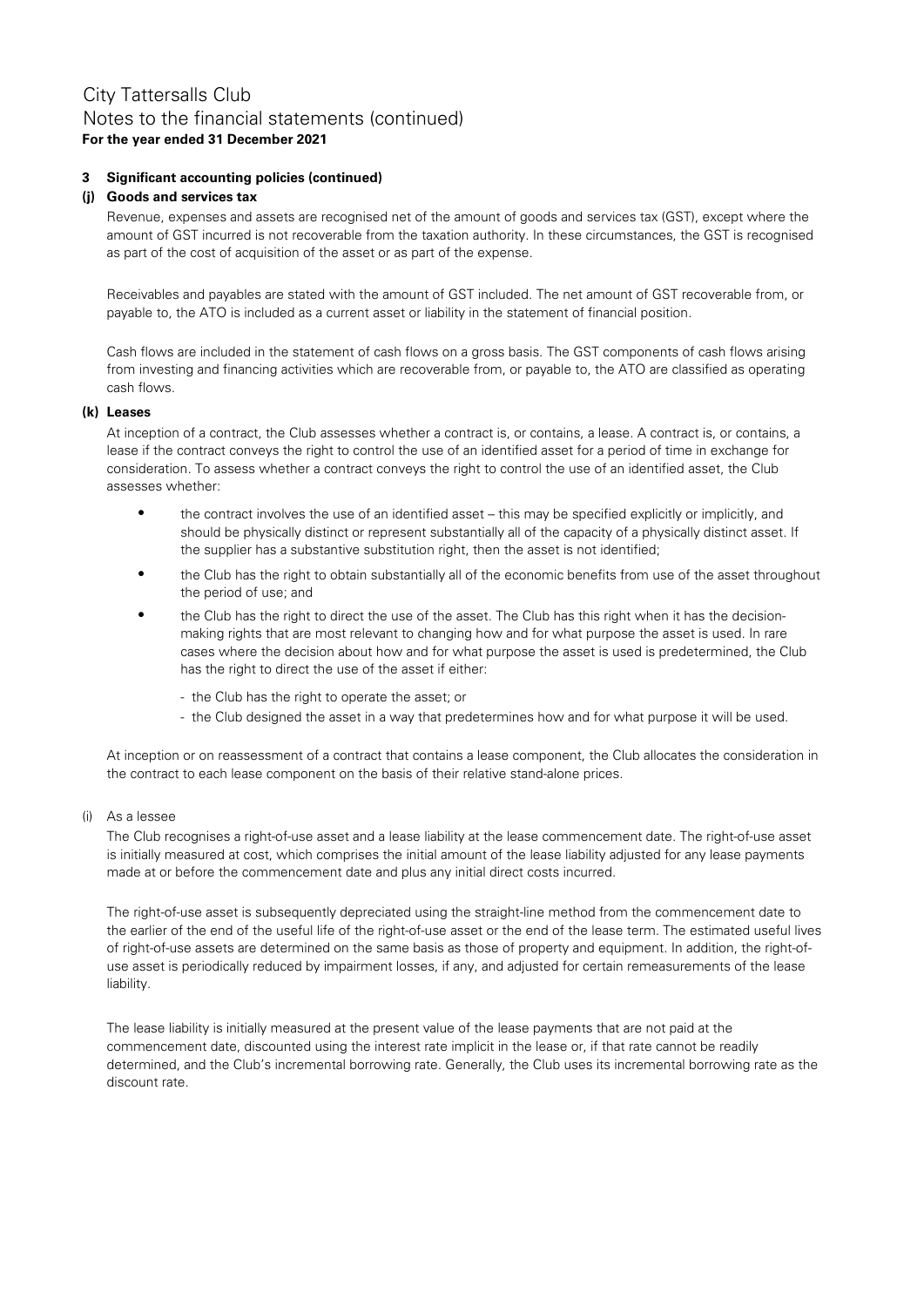### **For the year ended 31 December 2021** City Tattersalls Club Notes to the financial statements (continued)

### **3 Significant accounting policies (continued)**

### **(k) Leases (continued)**

(i) As a lessee (continued)

Lease payments included in the measurement of the lease liability comprise the following:

- $\bullet$ fixed payments, including in-substance fixed payments;
- $\bullet$ variable lease payments that depend on an index or a rate, initially measured using the index or rate as at the commencement date; and
- $\bullet$ lease payments in an optional renewal period if the Club is reasonably certain to exercise an extension option, and penalties for early termination of a lease unless the Club is reasonably certain not to terminate early.

The lease liability is measured at amortised cost using the effective interest method. It is remeasured when there is a change in future lease payments arising from a change in an index or rate, if there is a change in the Club's estimate of the amount expected to be payable under a residual value guarantee, or if the Club changes its assessment of whether it will exercise a purchase, extension or termination option. When the lease liability is remeasured in this way, a corresponding adjustment is made to the carrying amount of the right-of-use asset, or is recorded in profit or loss if the carrying amount of the right-of-use asset has been reduced to zero. The Club presents right-of-use assets and lease liabilities separately in the statement of financial position.

### **(l) Business combinations of mutual entities**

Business combinations ('amalgamations') are accounted for using the acquisition method. The Club as the acquirer in a combination of mutual entities recognises the assets acquired and liabilities assumed from the acquiree at fair value as a direct contribution to equity.

Acquisition-related costs are expensed as incurred.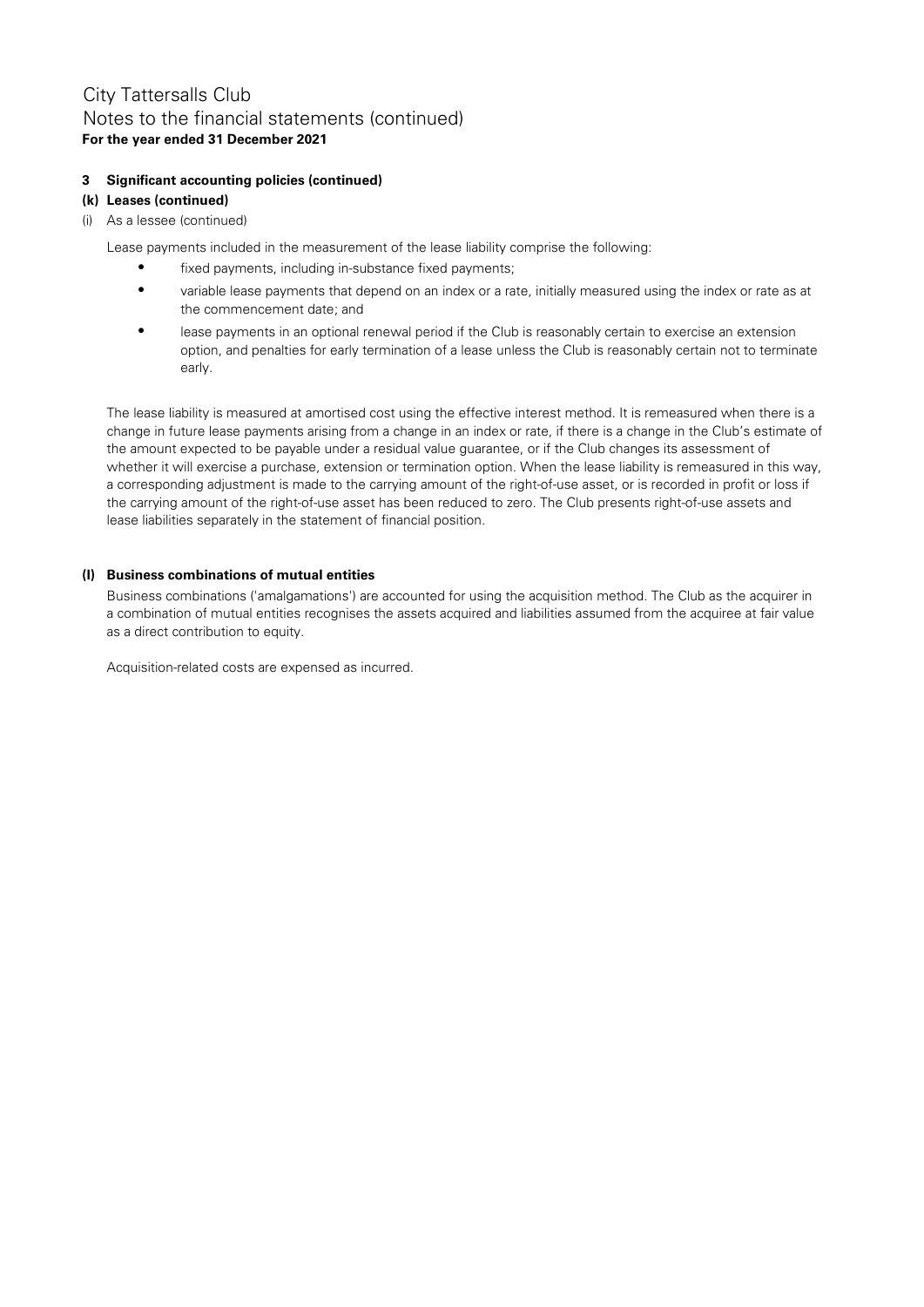## Notes to the financial statements (continued) **For the year ended 31 December 2021**

### **4 Revenue**

**5**

**6**

| In AUD                                                        | 2021       | 2020       |
|---------------------------------------------------------------|------------|------------|
| Revenue from rendering of services                            | 12,523,969 | 12,211,491 |
| Loyalty points issued                                         | (156, 879) | (154, 966) |
|                                                               | 12,367,090 | 12,056,525 |
| Revenue from sale of goods                                    | 2,794,243  | 2,098,464  |
| Redemption of complimentary and discounted food and beverages | (478,908)  | (413, 798) |
|                                                               | 2,315,335  | 1,684,666  |
| Function room hire                                            | 15,365     | 3,612      |
| Rent income                                                   | 440,477    | 381,277    |
| Other revenue                                                 | 348,726    | 534,332    |
| Jobkeeper receipts                                            | 902,708    | 2,060,918  |
|                                                               | 16,389,701 | 16,721,330 |
| <b>Personnel expenses</b>                                     |            |            |
| In AUD                                                        | 2021       | 2020       |
| Wages and salaries                                            | 3,611,916  | 4,127,933  |
| Other associated personnel expenses                           | 804,201    | 920,692    |
| Contributions to defined contribution plan - superannuation   | 375,158    | 384,155    |
| Increase/(decrease) in liability for employee benefits        | 99,929     | (134, 817) |
|                                                               | 4,891,204  | 5,297,963  |
| <b>Finance income and finance costs</b>                       |            |            |
| In AUD                                                        | 2021       | 2020       |
| Interest income                                               | 14         | 84         |
| Finance income                                                | 14         | 84         |
| Interest expense                                              | (466, 455) | (97, 549)  |
| Other finance expense                                         | (87, 898)  | (63, 744)  |
| Finance costs                                                 | (554, 353) | (161, 293) |
| Net finance costs recognised in profit or loss                | (554, 339) | (161, 209) |
|                                                               |            |            |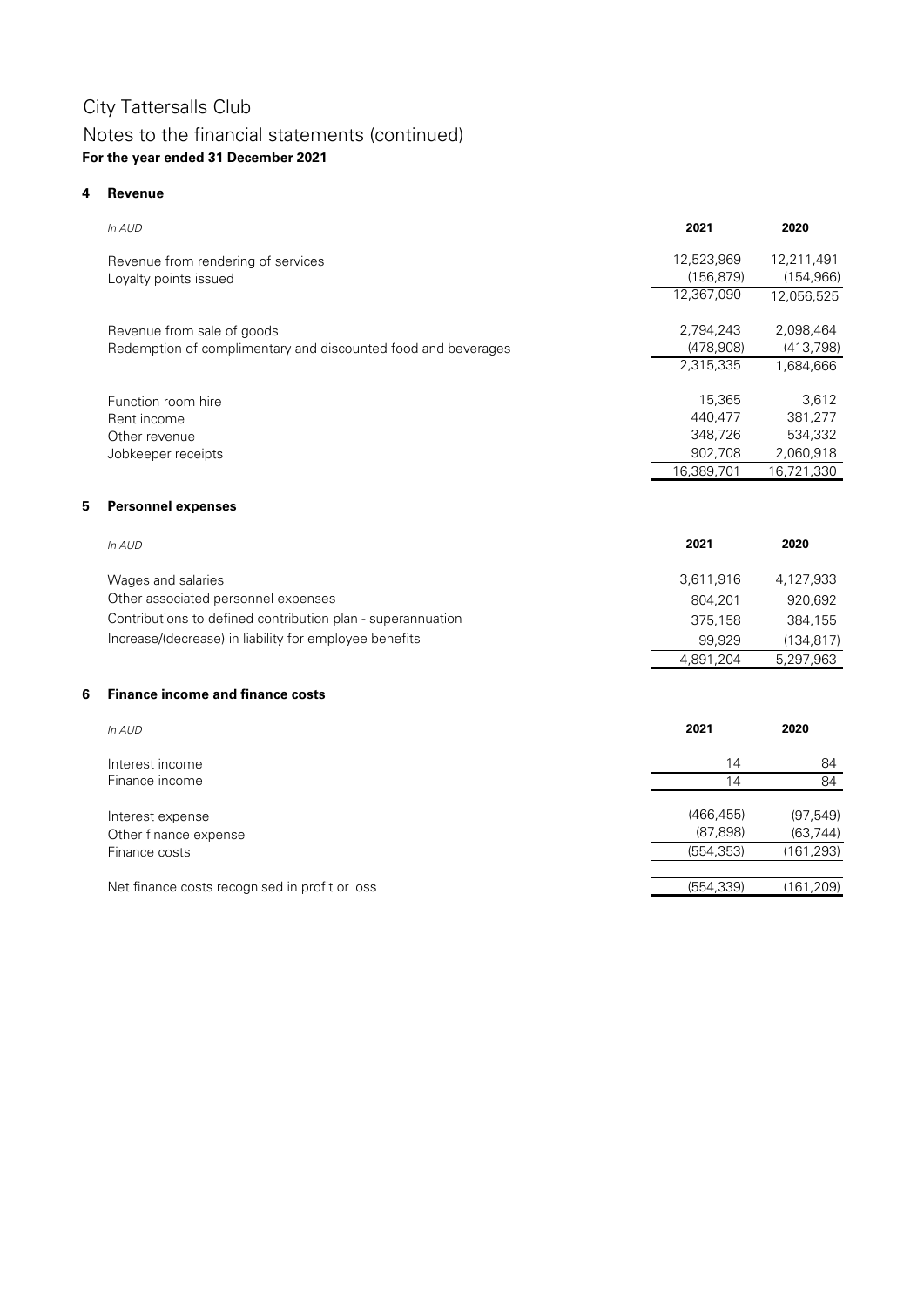## Notes to the financial statements (continued) **For the year ended 31 December 2021**

### **7 Income tax expense**

| In AUD                                                                                                       | 2021                     | 2020                     |
|--------------------------------------------------------------------------------------------------------------|--------------------------|--------------------------|
| <b>Current tax expense</b><br>Current year                                                                   | $\overline{\phantom{0}}$ |                          |
| <b>Deferred tax expense</b><br>Origination and reversal of temporary differences<br>Total income tax expense |                          | $\overline{\phantom{0}}$ |

### **Numerical reconciliation between tax expense and pre-tax accounting profit**

The Income Tax Assessment Act 1997 (amended) provides that under the concept of mutuality, clubs are only liable for income tax on income derived from non-members and from outside entities.

| In AUD                                                                                                                                                                                   | 2021                                      | 2020                                   |
|------------------------------------------------------------------------------------------------------------------------------------------------------------------------------------------|-------------------------------------------|----------------------------------------|
| The amount set aside for income tax in the statement of comprehensive income has<br>been calculated as follows:                                                                          |                                           |                                        |
| Proportion of net taxable income attributable to non-members<br>Less: Proportion of expenses attributable to non-members                                                                 | 5,655,395<br>(7, 247, 532)<br>(1,592,137) | 5,896,988<br>(6,467,603)<br>(570, 615) |
| Add: Other taxable income                                                                                                                                                                | 577,647<br>(1,014,490)                    | 457,719<br>(112, 896)                  |
| Less: Other deductible expenses<br>Net income subject to tax                                                                                                                             | (385, 920)<br>(1,400,410)                 | (581, 217)<br>(694, 113)               |
| Income tax using the Club's statutory income tax rate of 30% (2020: 30%)<br>Current year losses for which no deferred tax asset was recognised<br>Income tax expense on pre-tax net loss | (420, 123)<br>420,123                     | (208, 234)<br>208,234                  |
| <b>Tax losses</b><br>Unused tax losses for which no deferred tax assets has been recognised<br>@30%                                                                                      | (7,943,639)<br>(2,383,092)                | (6,543,230)<br>(1,962,969)             |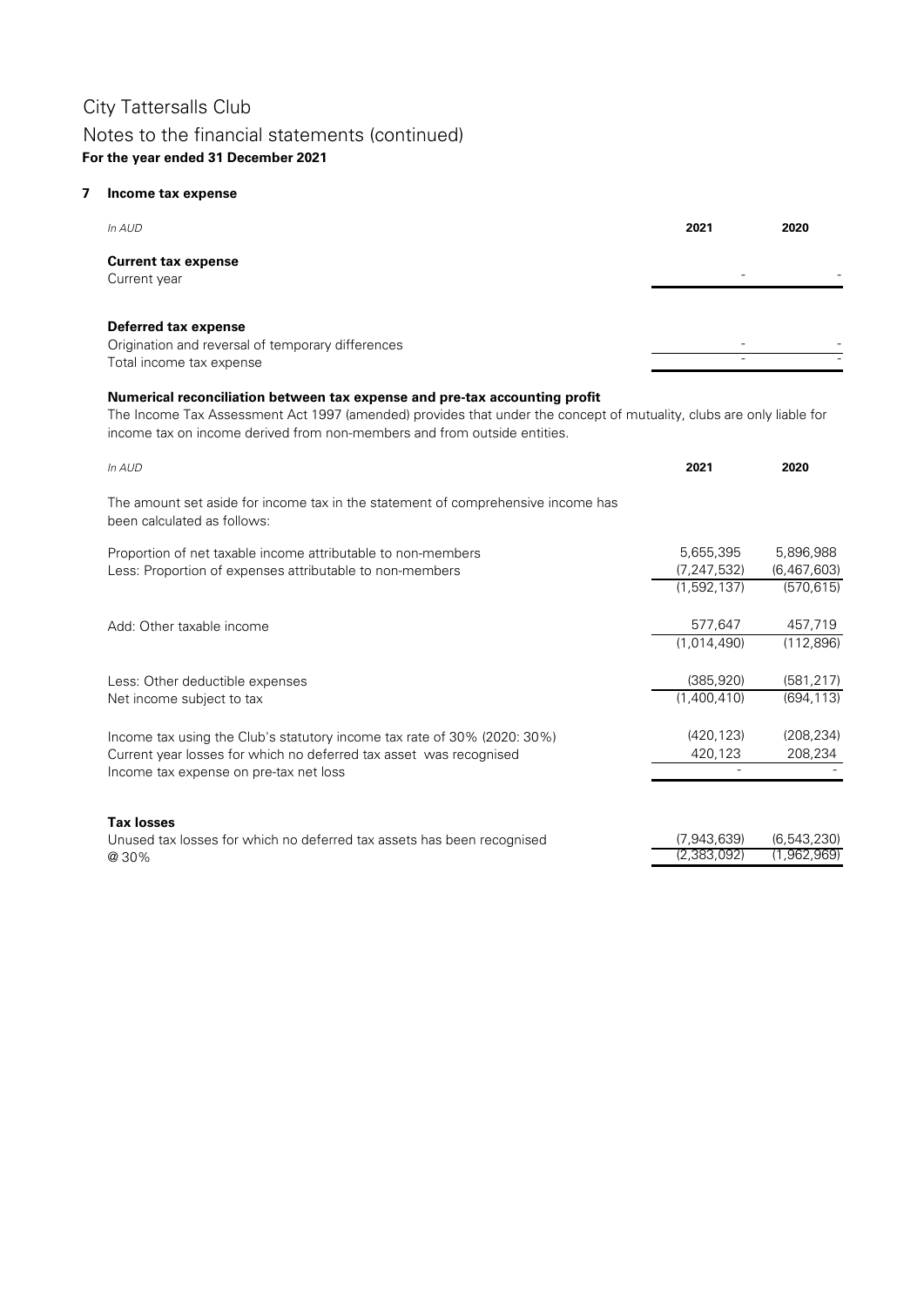### **8 Cash and cash equivalents**

| In AUD                                                           | 2021               | 2020              |
|------------------------------------------------------------------|--------------------|-------------------|
| Bank balances<br>Cash on hand                                    | 631,889<br>601,178 | 12.301<br>375,338 |
| Cash and cash equivalents in the statement of financial position | 1,233,067          | 387,639           |
| Bank overdrafts used for cash management purposes                | (997, 633)         | (597, 848)        |
| Cash and cash equivalents in the statement of cash flows         | 235.434            | (210, 209)        |

The Club's exposure to credit and interest rate risks and a sensitivity analysis for financial assets are disclosed in note 18.

#### **9 Trade and other receivables**

| In AUD                                 | 2021      | 2020    |
|----------------------------------------|-----------|---------|
| Current<br>Trade and other receivables | 1,053,318 | 149,096 |

The Club's exposure to credit risk and impairment losses related to trade and other receivables is disclosed in note 18.

#### **10 Inventories**

| In AUD         | 2021    | 2020    |
|----------------|---------|---------|
| Finished goods | 297,726 | 259,124 |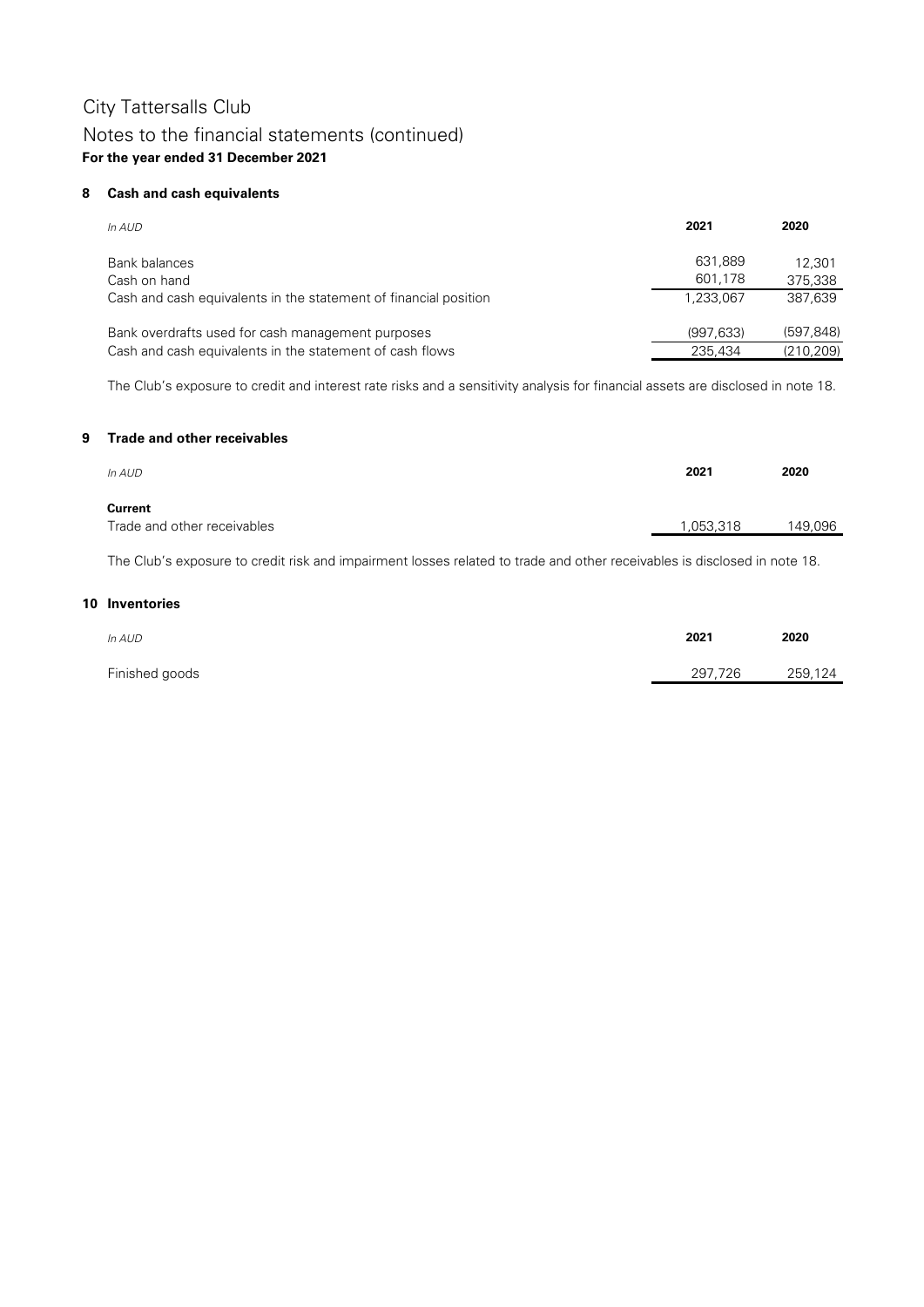### **11 Property, plant and equipment**

| In AUD                                | <b>Land and</b><br>buildings | <b>Plant and</b><br>equipment | Leasehold<br>improvements | <b>Leased and</b><br>right-of-use<br>assets | <b>Capital work in</b><br>progress | <b>Total</b>   |
|---------------------------------------|------------------------------|-------------------------------|---------------------------|---------------------------------------------|------------------------------------|----------------|
| <b>Balance at 1 January 2020</b>      | Fair Value<br>168,700,000    | Cost<br>17,751,238            | Cost<br>2,642,808         | Cost<br>2,153,605                           | Cost<br>7,043,981                  | 198,291,632    |
| Additions                             |                              | 345,910                       |                           |                                             | 1,680,264                          | 2,026,174      |
| Revaluation                           | (56, 295, 955)               |                               |                           |                                             |                                    | (56, 295, 955) |
| <b>Transfers</b>                      | 195,955                      | 16,839                        | 274,643                   |                                             | (487, 437)                         |                |
| <b>Balance at 31 December</b>         |                              |                               |                           |                                             |                                    |                |
| 2020                                  | 112,600,000                  | 18,113,987                    | 2,917,451                 | 2,153,605                                   | 8,236,808                          | 144,021,851    |
| <b>Balance at 1 January 2021</b>      | 112,600,000                  | 18,113,987                    | 2,917,451                 | 2,153,605                                   | 8,236,808                          | 144,021,851    |
| Additions                             |                              | 2,040,637                     |                           | 15,336,074                                  | 4,976,087                          | 22,352,798     |
| Disposals                             |                              | (30, 950)                     |                           |                                             |                                    | (30, 950)      |
| Revaluation                           | (20, 270, 000)               |                               |                           |                                             |                                    | (20, 270, 000) |
| <b>Balance at 31 December</b><br>2021 | 92,330,000                   | 20,123,674                    | 2,917,451                 | 17,489,679                                  | 13,212,895                         | 146,073,699    |
| <b>Accumulated depreciation</b>       |                              |                               |                           |                                             |                                    |                |
| <b>Balance at 1 January 2020</b>      |                              | 14,078,430                    | 1,212,102                 | 701,129                                     |                                    | 15,991,661     |
| Depreciation for the year             | 648,848                      | 2,018,725                     | 47,563                    | 567,454                                     |                                    | 3,282,590      |
| Revaluation offset                    | (648, 848)                   |                               |                           |                                             |                                    | (648, 848)     |
| <b>Balance at 31 December</b><br>2020 |                              | 16,097,155                    | 1,259,665                 | 1,268,583                                   |                                    | 18,625,403     |
| <b>Balance at 1 January 2021</b>      |                              | 16,097,155                    | 1,259,665                 | 1,268,583                                   |                                    | 18,625,403     |
| Depreciation for the year             | 653,339                      | 1,198,962                     | 54,277                    | 1,815,687                                   |                                    | 3,722,265      |
| Revaluation offset                    | (653, 339)                   |                               |                           |                                             |                                    | (653, 339)     |
| <b>Balance at 31 December</b><br>2021 |                              | 17,296,117                    | 1,313,942                 | 3,084,270                                   |                                    | 21,694,329     |
| <b>Carrying amounts</b>               |                              |                               |                           |                                             |                                    |                |
| At 1 January 2021                     | 112,600,000                  | 2,016,832                     | 1,657,786                 | 885,022                                     | 8,236,808                          | 125,396,448    |
| At 31 December 2021                   | 92,330,000                   | 2,827,557                     | 1,603,509                 | 14,405,409                                  | 13,212,895                         | 124,379,370    |

### **Leased assets**

The Club leases gaming machines under a number of finance lease agreements. Refer to note 14 for details of security over leased assets.

### **Security**

Refer to note 14 for details of security over property, plant and equipment.

### **Valuation**

The latest independent valuation of the Club's freehold land and buildings at 194 – 204 Pitt Street carried out as at 31 December 2021 by Preston Rowe Paterson Property Consultants (Registered Valuer No. VAL2391) on the basis of highest and best use market value resulted in valuation of land and buildings of \$92,330,000. As a result, an amount of \$19,616,661 has been recognised in other comprehensive loss during the year.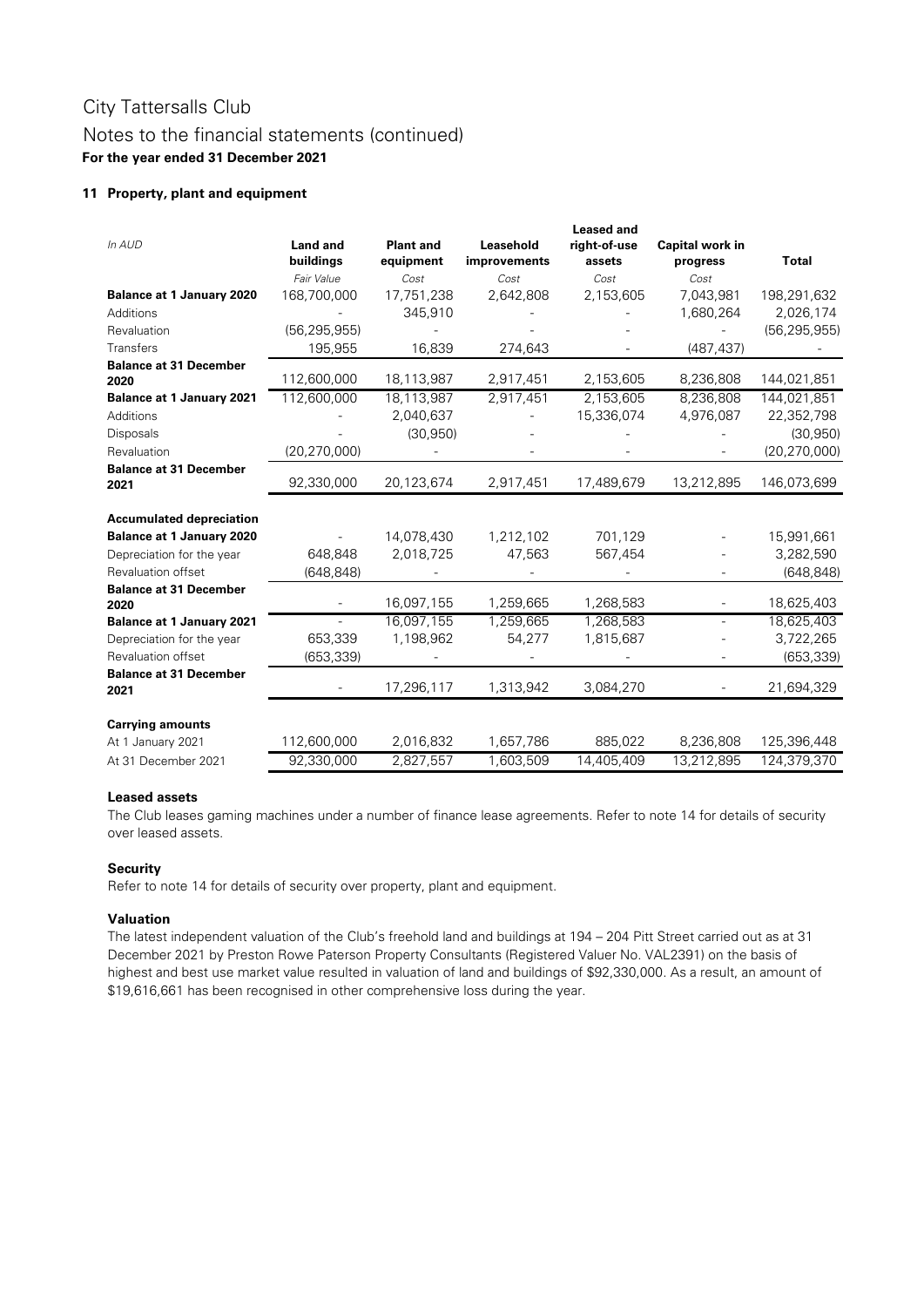## Notes to the financial statements (continued)

### **For the year ended 31 December 2021**

### **12 Core and non-core property**

Pursuant to Section 41J of the Registered Clubs Amendment Act 2006, the Club defines property as follows:

| In AUD                             | 2021                                                | 2020                    |
|------------------------------------|-----------------------------------------------------|-------------------------|
| Core property<br>Non-core property | 105,647,164 112,600,000<br>$\overline{\phantom{a}}$ | $\sim$                  |
|                                    |                                                     | 105,647,164 112,600,000 |

Core property includes the defined premises of the Club and any facilities provided for Club members. Accordingly, all property occupied by the Club is defined as core property.

### **13 Trade and other payables**

| In AUD                              | 2021      | 2020      |
|-------------------------------------|-----------|-----------|
| <b>Current</b>                      |           |           |
| Trade payables and accrued expenses | 3,445,775 | 2,459,921 |
| Daily licence fees                  | 659,466   | 273,136   |
| Revenue received in advance         | 1,161,898 | 557,277   |
|                                     | 5,267,139 | 3,290,334 |
| <b>Non-current</b>                  |           |           |
| Daily licence fees                  | 246,708   | 56,943    |
|                                     | 246,708   | 56,943    |

The Club's exposure to liquidity risk related to trade and other payables is disclosed in note 18.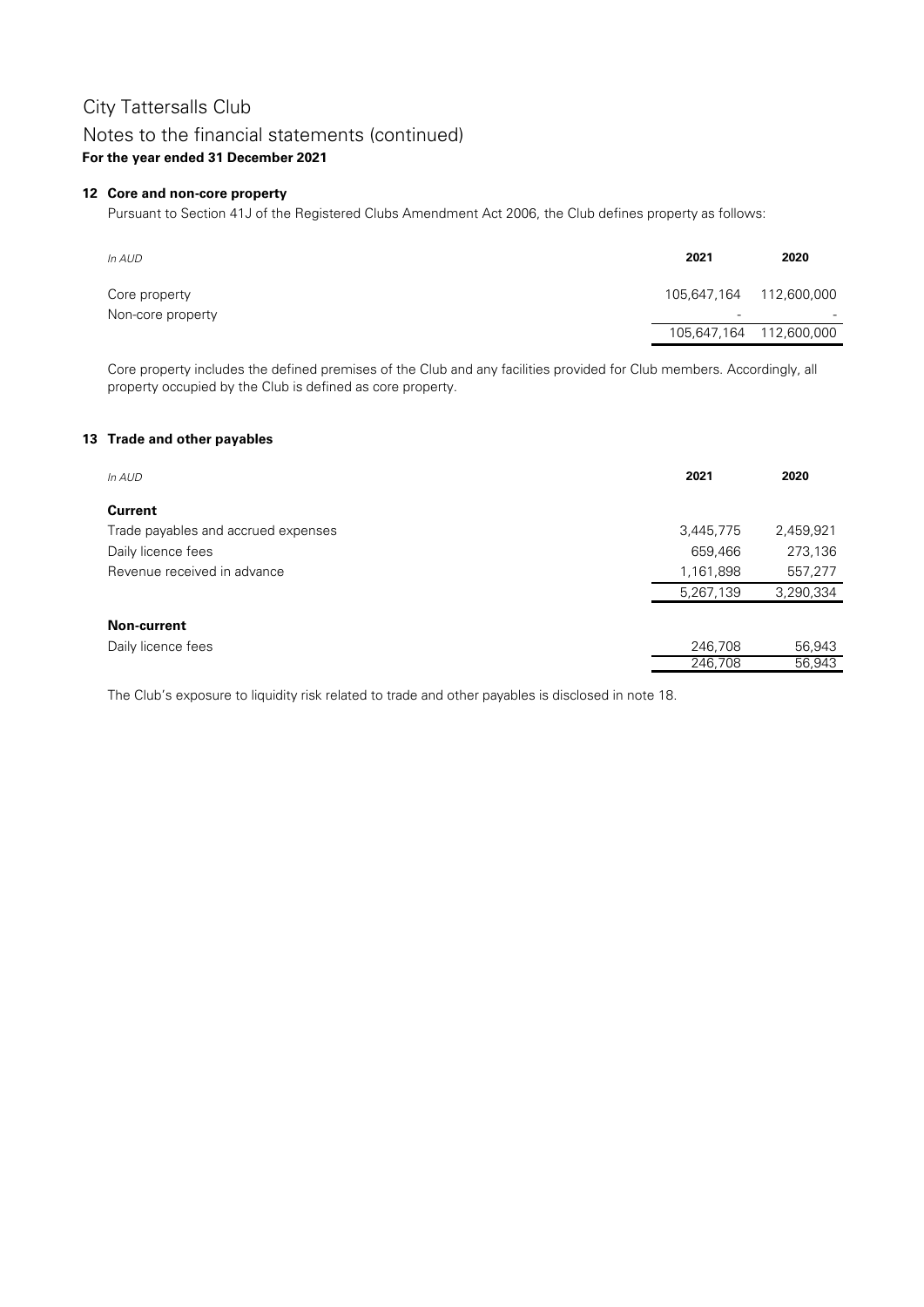### **14 Loans and borrowings**

This note provides information about the contractual terms of the Club's interest-bearing and non-interest bearing loans and borrowings which are measured at amortised cost. For more information about the Club's exposure to interest rate and liquidity risk, see note 18.

| In AUD                                                      | 2021       | 2020       |
|-------------------------------------------------------------|------------|------------|
| <b>Current liabilities</b>                                  |            |            |
| Bank overdraft                                              | 997,633    | 597,848    |
| Secured bank loans                                          | 1,162,500  |            |
| Lease liability - Other                                     | 193,088    | 499,571    |
| Lease liability - CBA                                       | 77,009     | 73,298     |
|                                                             | 2,430,230  | 1,170,717  |
| <b>Non-current liabilities</b>                              |            |            |
| Developer refinancing loan                                  | 24,000,000 | 20,000,000 |
| Secured bank loans                                          |            | 1,512,500  |
| Lease liability - Other                                     | 47,973     | 264,054    |
| Lease liability - CBA                                       | 13,249     | 90,415     |
|                                                             | 24,061,222 | 21,866,969 |
| <b>Financing facilities</b>                                 |            |            |
| In AUD                                                      | 2021       | 2020       |
| The Club has access to the following lines of credit:       |            |            |
| <b>Facilities available</b>                                 |            |            |
| Bank overdraft                                              | 1,200,000  | 800,000    |
|                                                             | 1,200,000  | 800,000    |
| <b>Facilities utilised at reporting date</b>                |            |            |
| Bank overdraft                                              | 997,633    | 597,848    |
|                                                             | 997,633    | 597,848    |
|                                                             |            |            |
| Facilities not utilised at reporting date<br>Bank overdraft | 202,367    | 202,152    |
|                                                             | 202,367    | 202,152    |

### **Security**

First registered Mortgage over the property situated at 194 Pitt Street, Sydney.

First registered Mortgage over the property situated at 196-204 Pitt Street Sydney.

Specific Security over Liquor License and all related gambling machine entitlements and poker permits, including 302 gaming entitlements.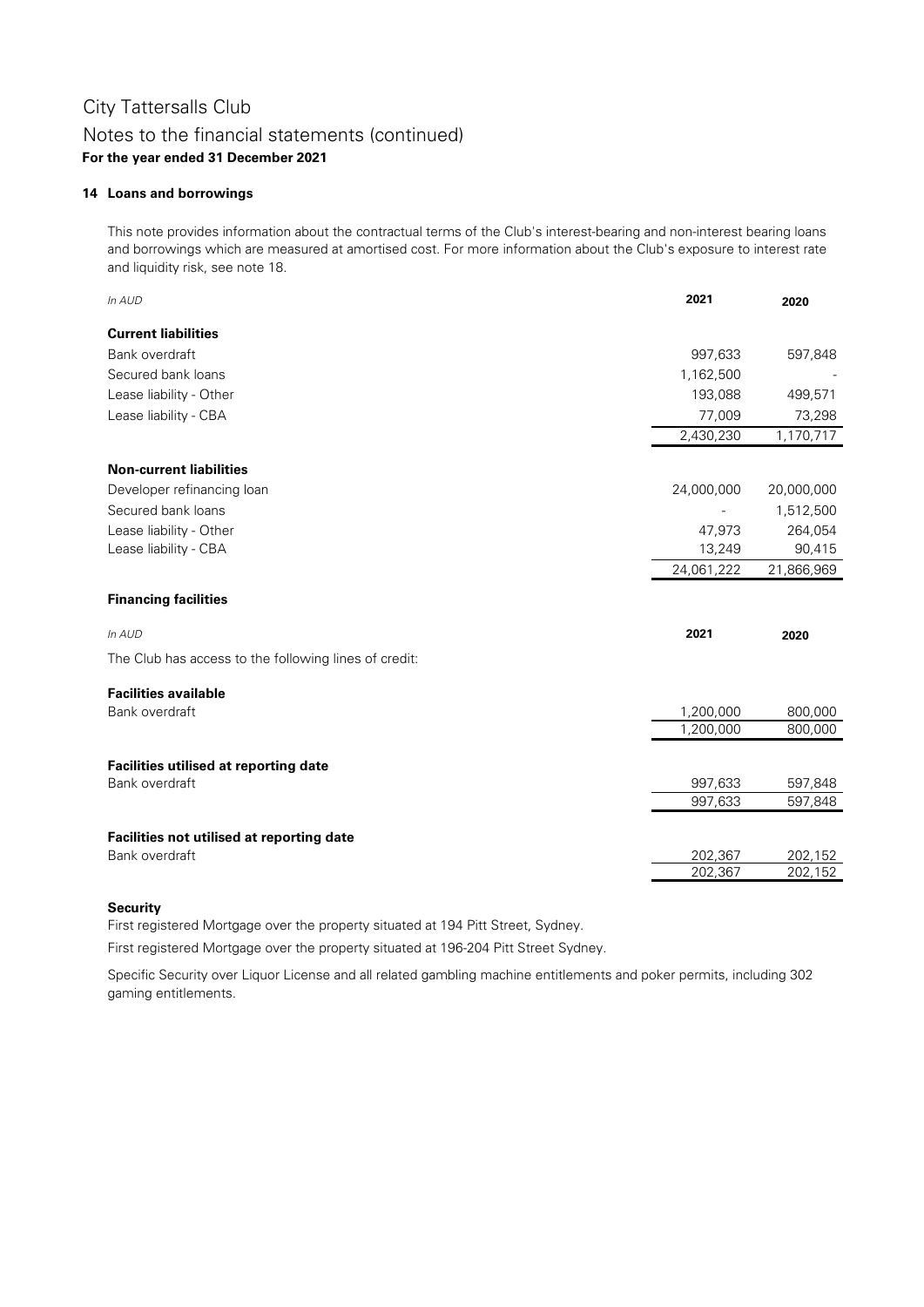### Notes to the financial statements (continued) **For the year ended 31 December 2021**

### **15 Employee benefits**

| In AUD                           | 2021    | 2020    |
|----------------------------------|---------|---------|
| <b>Current</b>                   |         |         |
| Liability for long service leave | 207,431 | 134,736 |
| Liability for annual leave       | 365,003 | 296,325 |
|                                  | 572,434 | 431,061 |
|                                  |         |         |
| <b>Non-current</b>               |         |         |
| Liability for long-service leave | 114,973 | 156,417 |
|                                  | 114,973 | 156,417 |

### **16 Provisions**

| In AUD                            | <b>Restoration</b><br>costs | <b>Poker machine</b><br>links | <b>CT</b> bonus<br>points | Total   |
|-----------------------------------|-----------------------------|-------------------------------|---------------------------|---------|
| Balance at 1 January 2021         | 50,000                      | 171.397                       | 4.211                     | 225,608 |
| Provisions charge during the year |                             | 74,545                        | 51.771                    | 126,316 |
| Balance at 31 December 2021       | 50,000                      | 245,942                       | 55,982                    | 351,924 |
|                                   |                             |                               |                           |         |
| Current                           | $\overline{\phantom{a}}$    | 245,942                       | 55,982                    | 301,924 |
| Non-current                       | 50,000                      | $\qquad \qquad \blacksquare$  |                           | 50,000  |
|                                   | 50,000                      | 245.942                       | 55,982                    | 351,924 |

### **Restoration costs**

The provisions for restoration costs is in respect to the Club's obligation to restore Boonoona Ski Lodge at the end of the lease term in 2028. The provision is the best estimate of the present value of the expenditure required to settle the restoration obligation at the reporting date. The provision is expected to be realised at the end of the lease term.

### **Poker machine links and CT bonus points**

The provision for poker machine links and CT bonus points represent the Club's estimated present obligation to members and visitors in respect of poker machine link payouts and bonus points promotions. The provisions are expected to be realised within 12 months of reporting date.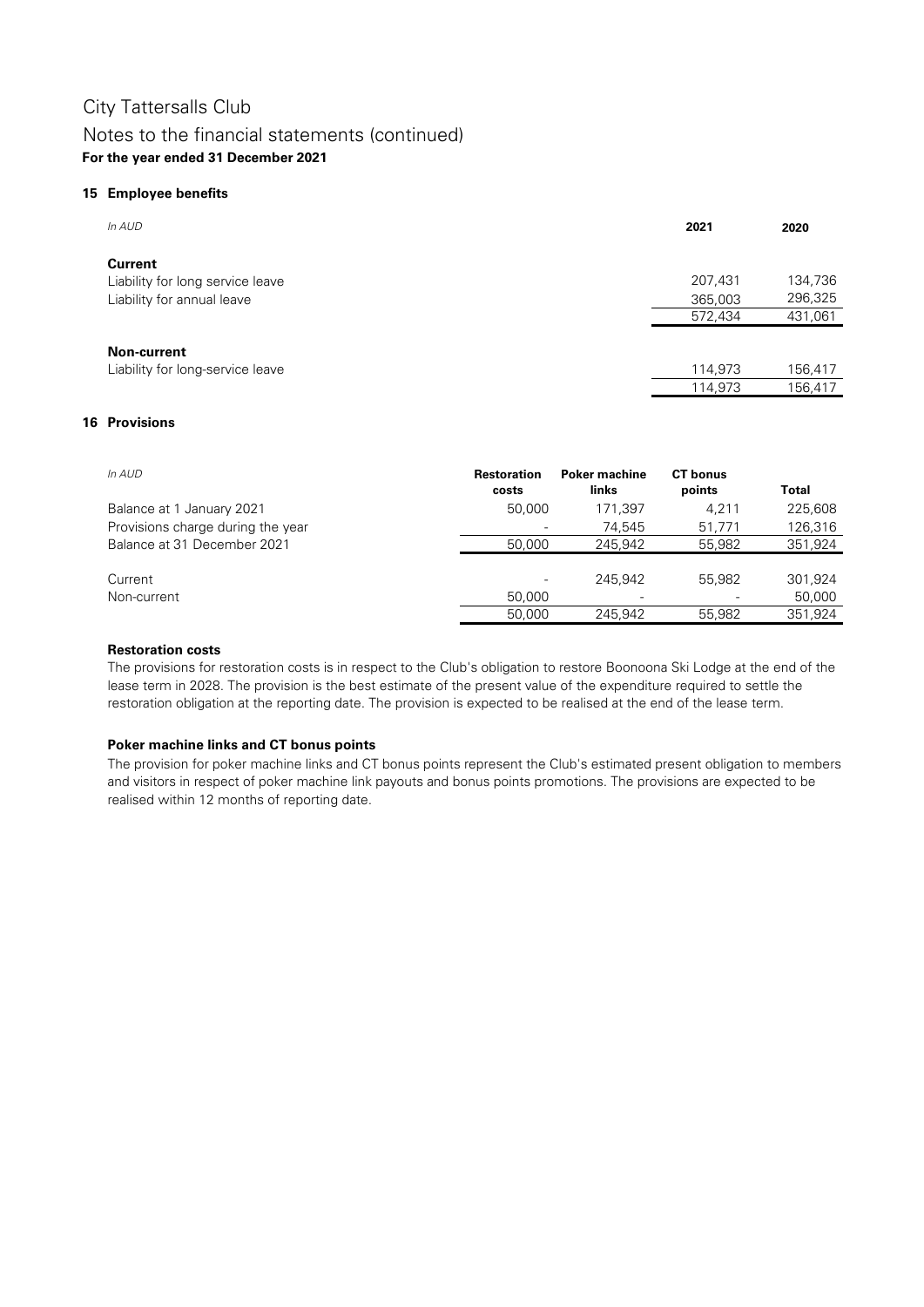### Notes to the financial statements (continued)

**For the year ended 31 December 2021**

### **17 General funds and reserves**

### **General funds**

General funds represents the funds of the Club that are not designated for particular purposes.

### **Asset revaluation reserve**

The asset revaluation reserve relates to the revaluation of land and buildings.

### **Capital profit reserve**

The amount represents the balance of the revaluation reserve at 1 January 2004 in respect of assets that were measured on the basis of deemed cost on transition to AIFRSs.

### **18 Financial risk management and financial instruments**

### **Overview**

The Club has exposure to the following risks from its use of financial instruments:

- credit risk
- liquidity risk
- market risk

This note presents information about the Club's exposure to each of the above risks, its objectives, policies and processes for measuring and managing risk.

### **Risk management framework**

The Board of Directors has overall responsibility for the establishment and oversight of the risk management framework and is also responsible for developing and monitoring risk management policies.

Risk management policies are established to identify and analyse the risks faced by the Club, to set appropriate risk limits and controls, and to monitor risks and adherence to limits. Risk management policies and systems are reviewed regularly to reflect changes in market conditions and the Club's activities. The Club, through their training and management standards and procedures, aim to develop a disciplined and constructive control environment in which all employees understand their roles and obligations.

The Board of Directors oversees how management monitors compliance with the Club's risk management policies and procedures and reviews the adequacy of the risk management framework in relation to the risks faced by the Club.

### **Credit risk**

Credit risk is the risk of financial loss to the Club if a customer or counterparty to a financial instrument fails to meet its contractual obligations, and arises principally from the Club's trade and other receivables and cash and cash equivalents.

### **Management of credit risk**

Management has a credit policy in place and the exposure to credit risk is monitored on an ongoing basis. Credit evaluations are performed on all customers requiring credit over a certain amount. The Club does not require collateral in respect of financial assets. The Club limits its exposure to credit risk on cash and cash equivalents by only investing in current and deposit accounts with independently credit-related Australian standardised financial institutions. These are generally held on short terms (less than three months) to ensure funds are immediately accessible for operating and investing needs.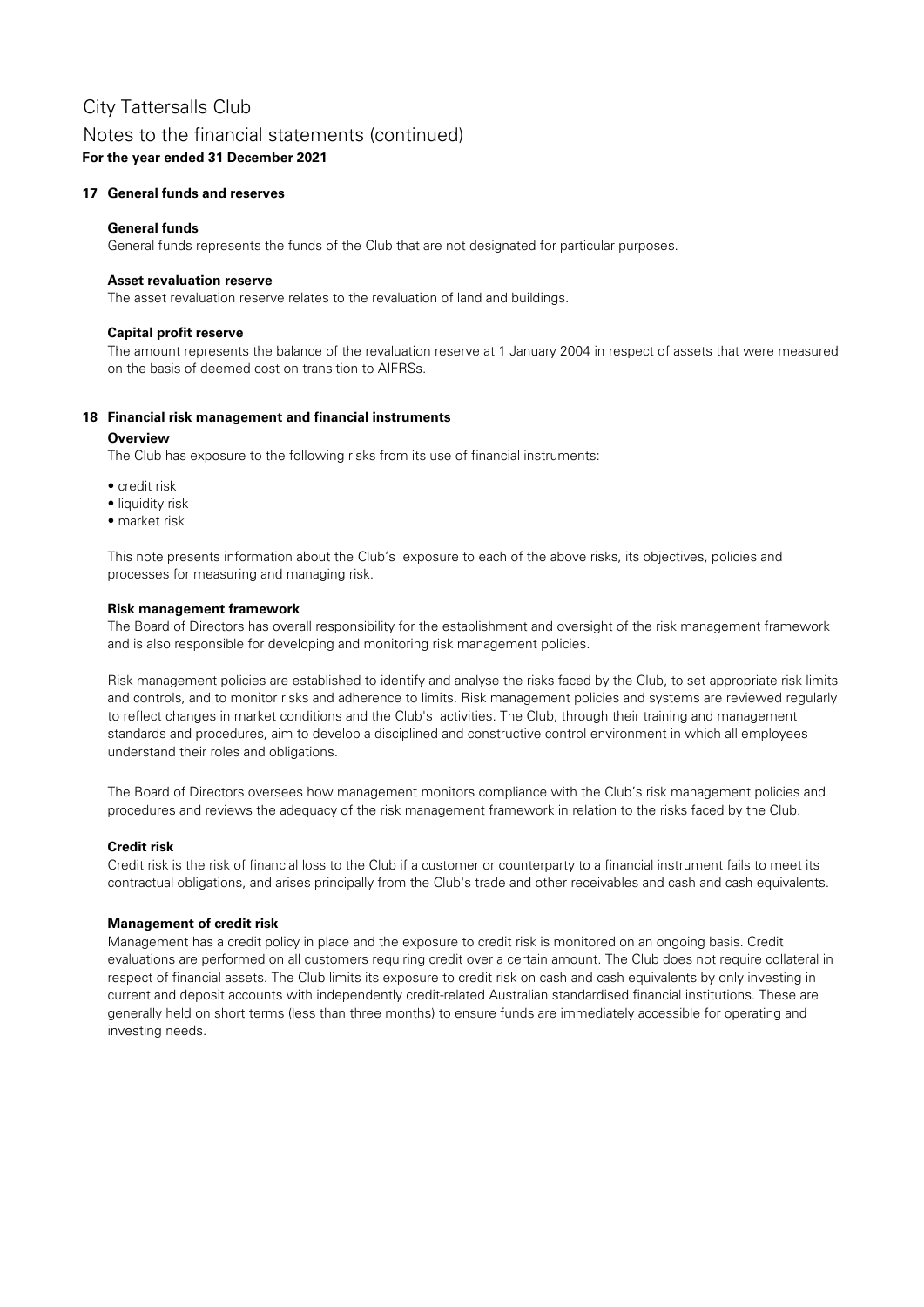### Notes to the financial statements (continued)

### **For the year ended 31 December 2021**

### **18 Financial risk management and financial instruments (continued)**

### **Exposure to credit risk**

The carrying amount of financial assets represents the maximum credit exposure. The maximum exposure to credit risk at the reporting date was:

| In AUD                      | Note | 2021      | 2020    |
|-----------------------------|------|-----------|---------|
| Cash and cash equivalents   | 8    | 1,233,067 | 387,639 |
| Trade and other receivables | 9    | 1,053,318 | 149,096 |
|                             |      | 2,286,385 | 536,735 |

As the Club only operates in Sydney, Australia and to retail customers the credit risk exposure by geographic and type of customer is limited to these groups respectively.

Based on historic default rates and the insignificant balance of trade receivables at the end of the year, the Club believes that no impairment allowance is necessary in respect of trade receivables.

The aging of the Club's trade receivables at the reporting date was:

|              |             | Gross    | Impairment | Gross   | Impairment |
|--------------|-------------|----------|------------|---------|------------|
| In AUD       | <b>Note</b> | 2021     | 2021       | 2020    | 2020       |
| Not past due | u           | ,053,318 | -          | 149,096 | -          |

### **Liquidity risk**

Liquidity risk is the risk that the Club will not meet its financial obligations as they fall due.

### **Management of liquidity risk**

The Club's approach to managing liquidity is to ensure, as far as possible, that it will always have sufficient liquidity to meet its liabilities when due, under both normal and stressed conditions, without incurring unacceptable losses or risking damage to the Club's reputation.

The Club monitors cash flow requirements on a daily basis and optimises its payments and receipts cycle accordingly. Typically the Club ensures that it has sufficient cash on demand to meet expected operational expenses for a period of 30 days, including the servicing of financial obligations; this excludes the potential impact of extreme circumstances that cannot reasonably be predicted.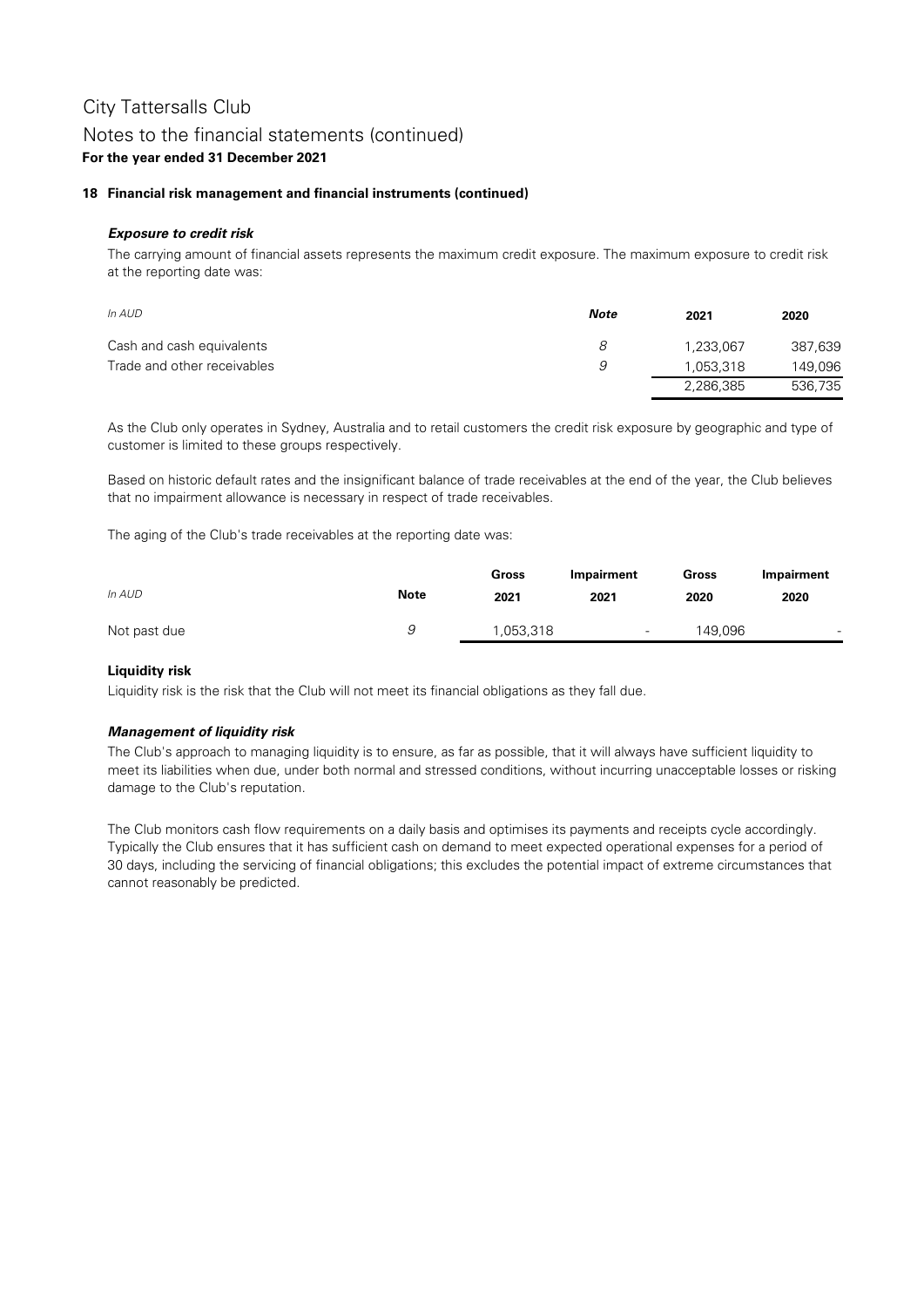### Notes to the financial statements (continued)

### **For the year ended 31 December 2021**

### **18 Financial risk management and financial instruments (continued)**

### **Exposure to liquidity risk**

The following are the contractual maturities of financial liabilities, including estimated interest payments and excluding the impact of netting agreements:

### **31 December 2021**

| In AUD                   | <b>Note</b> | <b>Carrying</b><br>amount | <b>Contractual</b><br>cash flows | 12 months or<br><b>less</b> | 1-5 years                | More than 5<br>years |
|--------------------------|-------------|---------------------------|----------------------------------|-----------------------------|--------------------------|----------------------|
| <b>Bank overdrafts</b>   | 14          | 997,633                   | 997,633                          | 997,633                     |                          |                      |
| Trade and other payables | 13          | 5,513,847                 | 5,513,847                        | 5,267,139                   | 246,708                  |                      |
| Developer refinancing    | 14          | 24,000,000                | 24,000,000                       |                             | 24,000,000               |                      |
| Lease liabilities        | 14,24       | 14,761,093                | 14,761,093                       | 1,293,398                   | 5,198,801                | 8,268,894            |
|                          |             | 45,272,573                | 45,272,573                       | 7,558,170                   | 29,445,509               | 8,268,894            |
| 31 December 2020         |             |                           |                                  |                             |                          |                      |
| Bank overdrafts          | 14          | 597,848                   | 597,848                          | 597,848                     |                          |                      |
| Trade and other payables | 13          | 3,347,277                 | 3,347,277                        | 3,290,334                   | 56,943                   |                      |
| Developer refinancing    | 14          | 20,000,000                | 20,000,000                       |                             | $\overline{\phantom{a}}$ | 20,000,000           |
| Lease liabilities        | 14,24       | 927,338                   | 927,338                          | 572,869                     | 354,469                  |                      |
|                          |             | 24,872,463                | 24,872,463                       | 4,461,051                   | 411,412                  | 20,000,000           |

### **Market risk**

Market risk is the risk that changes in market prices, such as interest rates, will affect the Club's income or the value of its holdings of financial instruments. The objective of market risk management is to manage and control market risk exposures within acceptable parameters, while optimising the return.

### **Management of market risk**

The Club's exposure to interest rate risk is primarily attributable to cash and cash equivalents and finance lease liabilities. The Club does not use derivatives to minimise this risk and these will fluctuate in accordance with movements in the market interest rates.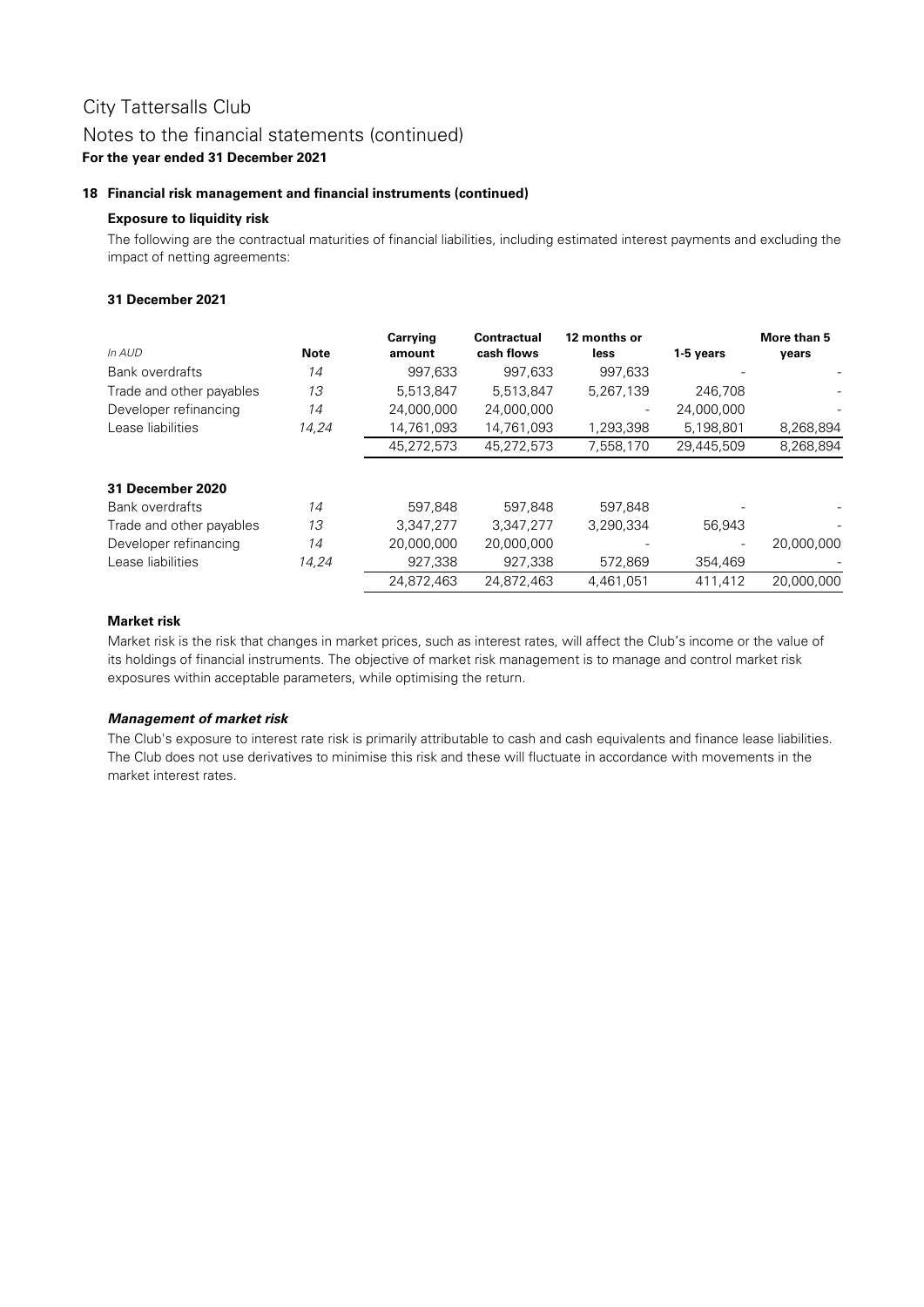### **18 Financial risk management and financial instruments (continued)**

### **Management of market risk (continued)**

At the reporting date the interest rate profile of the Club's interest-bearing financial instruments was:

| In AUD                        | 2021          | 2020                     |
|-------------------------------|---------------|--------------------------|
| <b>Fixed rate instruments</b> |               |                          |
| Secured bank loan             | (1, 162, 500) | (1,512,500)              |
| Bank overdraft                | (997, 633)    | (597, 848)               |
| <b>Financial liabilities</b>  | (331, 319)    | (927, 338)               |
|                               | (2,491,452)   | (3,037,686)              |
| Variable rate instruments     |               |                          |
| Financial assets              | 1,233,067     | 387,639                  |
| <b>Financial liabilities</b>  |               | $\overline{\phantom{0}}$ |
|                               | 1,233,067     | 387,639                  |

### **Fair value sensitivity analysis for fixed rate instruments**

The Club does not account for any fixed rate financial assets and liabilities at fair value through profit or loss, and the Club does not designate derivatives (interest rate swaps) as hedging instruments under a fair value hedge accounting model. Therefore a change in interest rates at the reporting date would not affect profit or loss.

### **Cash flow sensitivity analysis for variable rate instruments**

A change of 100 basis points in interest rates at the reporting date would have increased (decreased) profit or loss by the amounts shown below. This analysis assumes that all other variables remain constant. The analysis is performed on the same basis for 2021.

| Effect In AUD             | 100 <sub>bp</sub><br><b>Increase</b> | 100 bp<br><b>Decrease</b> |
|---------------------------|--------------------------------------|---------------------------|
| 31 December 2021          |                                      |                           |
| Variable rate instruments | 12,331                               | (12, 331)                 |
| Cash flow sensitivity     | $12,331 -$                           | 12,331                    |
| 31 December 2020          |                                      |                           |
| Variable rate instruments | 3,876                                | (3,876)                   |
| Cash flow sensitivity     | 3,876                                | (3,876)                   |

### **Fair values**

### **Fair values versus carrying amounts**

As at the reporting date, the carrying value of financial assets and liabilities are considered to approximate their fair value.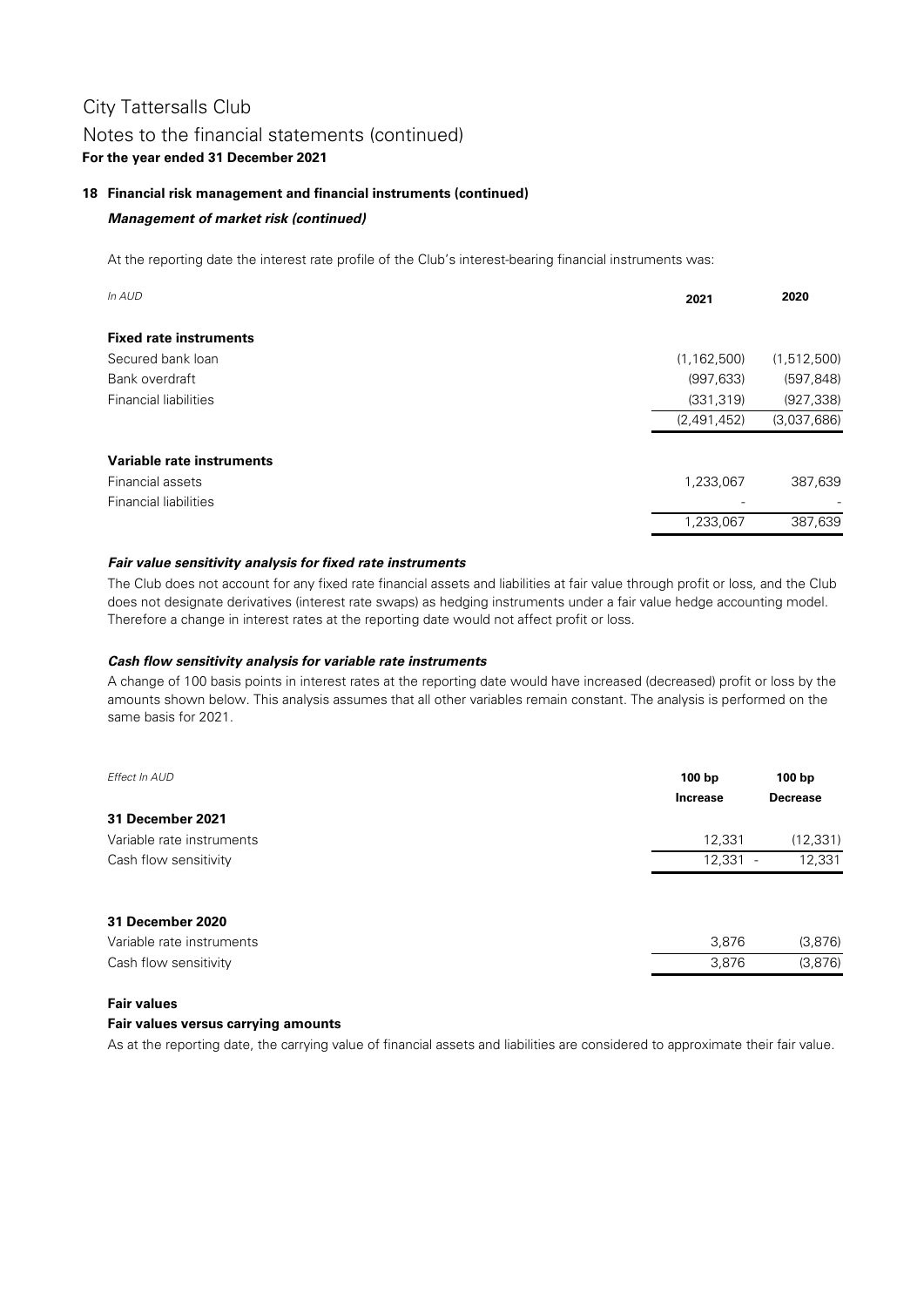### Notes to the financial statements (continued) **For the year ended 31 December 2021**

### **19 Contingencies**

| In AUD         | 2021      | 2020   |
|----------------|-----------|--------|
| Bank guarantee | 1,478,665 | 10,000 |

The bank guarantee is secured by security deposit with Commonwealth Bank of Australia.

### **20 Related parties**

### **Key management personnel compensation**

The key management personnel compensation comprised:

| In AUD                       | 2021    | 2020    |
|------------------------------|---------|---------|
| Short-term employee benefits | 807.005 | 603,672 |

Apart from the details disclosed in this note, no Director has entered into a material contract with the Club since the end of the previous financial year and there were no material contracts involving Directors' interests existing at yearend.

### **Key management personnel transactions with the Club**

From time to time, the Directors of the Club may purchase goods from the Club. These purchases are on the same terms and conditions as those entered into by other Club employees or customers and are trivial or domestic in nature.

### **21 Auditor's remuneration**

| In AUD                              | 2021    | 2020    |
|-------------------------------------|---------|---------|
| KPMG Australia:                     |         |         |
| Audit of financial reports          | 96,000  | 82,500  |
| Preparation of financial statements | 15,000  | 8,000   |
| Other assurance services            | 3.500   | 9,500   |
|                                     | 114.500 | 100,000 |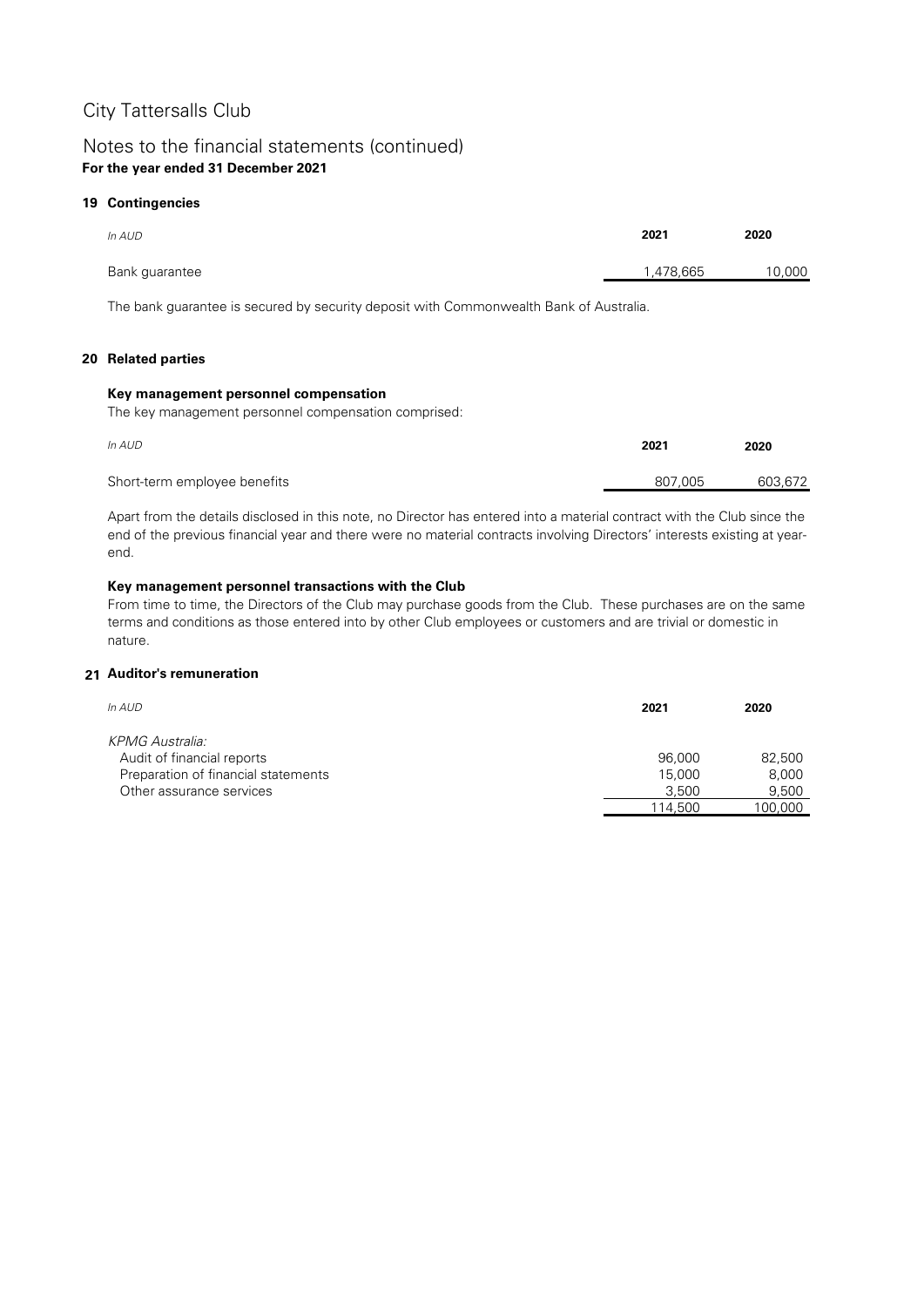### Notes to the financial statements (continued) **For the year ended 31 December 2021**

### **22 Subsequent events**

- On 11 February 2022, the Club completed its amalgamation with Barracks on Barrack upon obtaining approval from the Independent Liquour and Gaming Authority, following a Special General Meeting.
- On 24 March 2022, the Club completed the refinancing of its secured bank loans resulting in a 2 year extension to the overdraft facility and the loan due date.
- On 17 May 2022, the Club signed a lease for a premises on 114-120 Castlereagh St, commencing 1 June 2022.

Other than the above items, there has not arisen in the interval between the end of the financial year and the date of this report any item, transaction or event of a material and unusual nature likely, in the opinion of the directors of the Club, to affect significantly the operations of the Club, the results of those operations, or the state of affairs of the Club, in future financial years.

### **23 Business combination (amalgamation)**

On 2 February 2021, the City Tattersalls Club acquired the assets and liabilities of The Catholic Club Limited, a club based out of 199 Castlereagh St in Sydney CBD. City Tattersalls Club Limited and The Catholic Club Limited are deemed to be 'mutual entities' (as opposed to 'investor owned'). Therefore, the City Tattersalls Club as the acquirer in the combination of mutual entities recognises the difference between consideration paid of nil and the fair value of the net assets acquired as a direct contribution to equity in the statement of financial position.

### **Assets acquired and liabilities assumed**

The fair values of the identifiable assets and liabilities of The Catholic Club Limited as at the date of amalgamation were:

| <b>Fair value</b> |
|-------------------|
|                   |
| 4,610,000         |
| 375,257           |
| 15,327,275        |
| 180,000           |
| 1,607,375         |
|                   |
| (796, 738)        |
| (282, 208)        |
| (15, 327, 275)    |
| 5,693,686         |
|                   |
|                   |
| 5,693,686         |
|                   |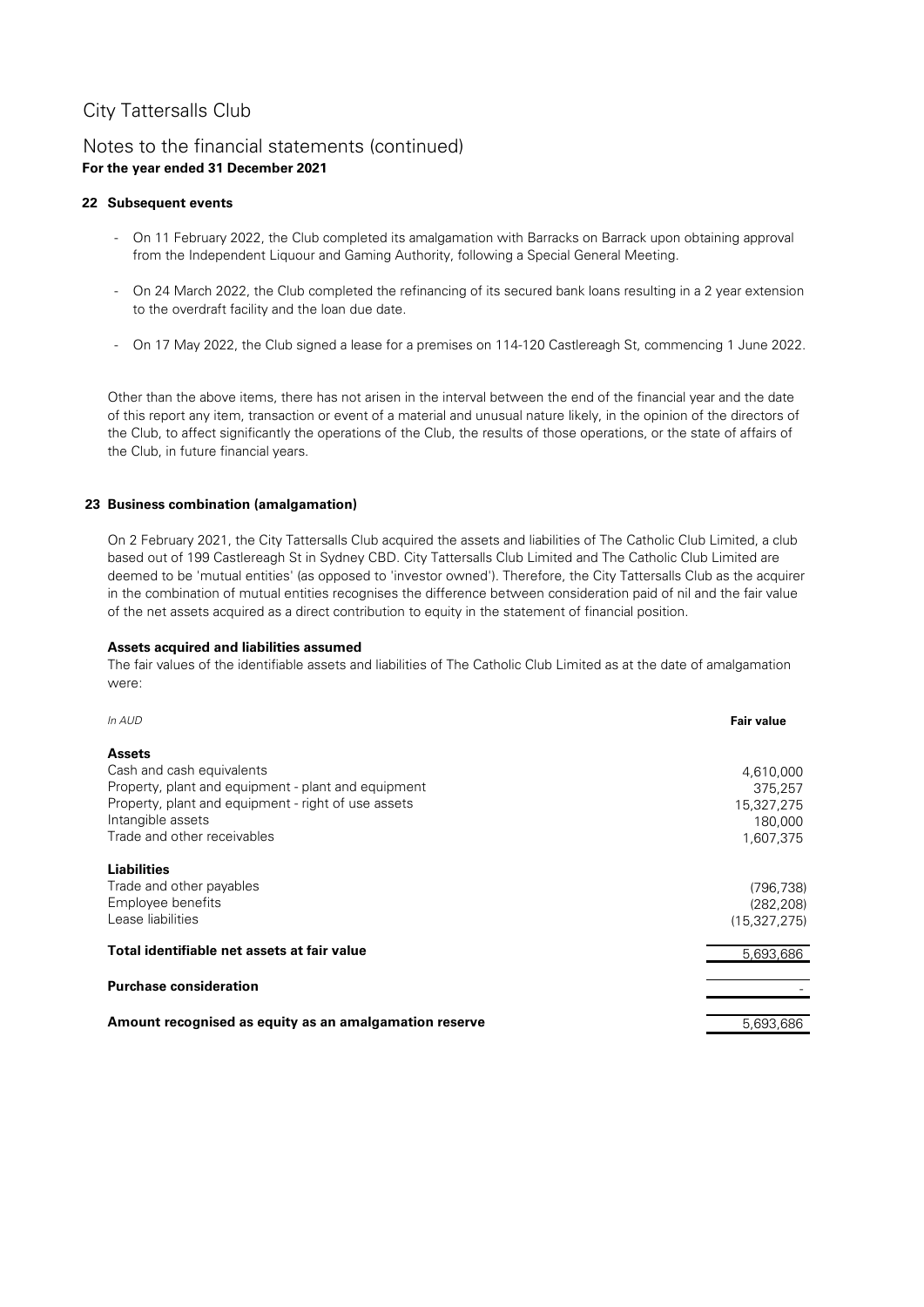### Notes to the financial statements (continued) **For the year ended 31 December 2021**

### **24 Leases**

See accounting policy in Note 3(k).

### **As lessee (AASB 16)**

The Club leases the premises at 197 Castlereagh st, a ski lodge (Boonoona) and gym equipment under operating leases. The leases on property run for a period of 7 to 12 years, with an option to renew the lease after that date.

Information about leases for which the Club is a leasee is presented below.

### **a) Right-of-use assets**

| 2021<br>189,158<br>189,158<br>Balance at 1 January 2021<br>14,558,594<br>15,336,073<br>Additions to right-of-use assets<br>777,479<br>Depreciation charge for the year<br>(1, 266, 652)<br>(1, 266, 652)<br>(194, 819)<br>13,481,101<br>Balance at 31 December 2021<br>582,660<br>14,063,761<br><b>Land and</b><br>Gym<br>In AUD<br><b>Equipment</b><br>buildings<br><b>Total</b><br>214,379<br>189,158<br>(25, 221)<br>(25, 221)<br>189,158<br>189,158<br>2021<br>2020<br>In AUD<br>1,232,176<br>24,594<br>13,197,598<br>164,559<br>14,429,774<br>189,153<br>2021<br>2020<br>In AUD<br>1,275<br>380,348<br>2021<br>2020<br>In AUD<br>1,287,738<br>24,336 | In AUD                                           | <b>Land and</b> | Gym              |              |
|-----------------------------------------------------------------------------------------------------------------------------------------------------------------------------------------------------------------------------------------------------------------------------------------------------------------------------------------------------------------------------------------------------------------------------------------------------------------------------------------------------------------------------------------------------------------------------------------------------------------------------------------------------------|--------------------------------------------------|-----------------|------------------|--------------|
|                                                                                                                                                                                                                                                                                                                                                                                                                                                                                                                                                                                                                                                           |                                                  | buildings       | <b>Equipment</b> | <b>Total</b> |
|                                                                                                                                                                                                                                                                                                                                                                                                                                                                                                                                                                                                                                                           |                                                  |                 |                  |              |
|                                                                                                                                                                                                                                                                                                                                                                                                                                                                                                                                                                                                                                                           |                                                  |                 |                  |              |
|                                                                                                                                                                                                                                                                                                                                                                                                                                                                                                                                                                                                                                                           |                                                  |                 |                  |              |
|                                                                                                                                                                                                                                                                                                                                                                                                                                                                                                                                                                                                                                                           |                                                  |                 |                  |              |
|                                                                                                                                                                                                                                                                                                                                                                                                                                                                                                                                                                                                                                                           |                                                  |                 |                  |              |
|                                                                                                                                                                                                                                                                                                                                                                                                                                                                                                                                                                                                                                                           |                                                  |                 |                  |              |
|                                                                                                                                                                                                                                                                                                                                                                                                                                                                                                                                                                                                                                                           |                                                  |                 |                  |              |
|                                                                                                                                                                                                                                                                                                                                                                                                                                                                                                                                                                                                                                                           | 2020                                             |                 |                  |              |
|                                                                                                                                                                                                                                                                                                                                                                                                                                                                                                                                                                                                                                                           | Balance at 1 January 2020                        |                 |                  |              |
|                                                                                                                                                                                                                                                                                                                                                                                                                                                                                                                                                                                                                                                           | Depreciation charge for the year                 |                 |                  |              |
|                                                                                                                                                                                                                                                                                                                                                                                                                                                                                                                                                                                                                                                           | Balance at 31 December 2020                      |                 |                  |              |
|                                                                                                                                                                                                                                                                                                                                                                                                                                                                                                                                                                                                                                                           | b) Lease liabilities                             |                 |                  |              |
|                                                                                                                                                                                                                                                                                                                                                                                                                                                                                                                                                                                                                                                           |                                                  |                 |                  |              |
|                                                                                                                                                                                                                                                                                                                                                                                                                                                                                                                                                                                                                                                           | Lease liabilities - Current                      |                 |                  |              |
|                                                                                                                                                                                                                                                                                                                                                                                                                                                                                                                                                                                                                                                           | Lease liabilities - Non Current                  |                 |                  |              |
|                                                                                                                                                                                                                                                                                                                                                                                                                                                                                                                                                                                                                                                           |                                                  |                 |                  |              |
|                                                                                                                                                                                                                                                                                                                                                                                                                                                                                                                                                                                                                                                           | c) Amounts recognised in profit or loss          |                 |                  |              |
|                                                                                                                                                                                                                                                                                                                                                                                                                                                                                                                                                                                                                                                           |                                                  |                 |                  |              |
|                                                                                                                                                                                                                                                                                                                                                                                                                                                                                                                                                                                                                                                           | Interest on lease liabilities                    |                 |                  |              |
|                                                                                                                                                                                                                                                                                                                                                                                                                                                                                                                                                                                                                                                           | d) Amounts recognised in statement of cash flows |                 |                  |              |
|                                                                                                                                                                                                                                                                                                                                                                                                                                                                                                                                                                                                                                                           |                                                  |                 |                  |              |
|                                                                                                                                                                                                                                                                                                                                                                                                                                                                                                                                                                                                                                                           | Total cash outflow for leases                    |                 |                  |              |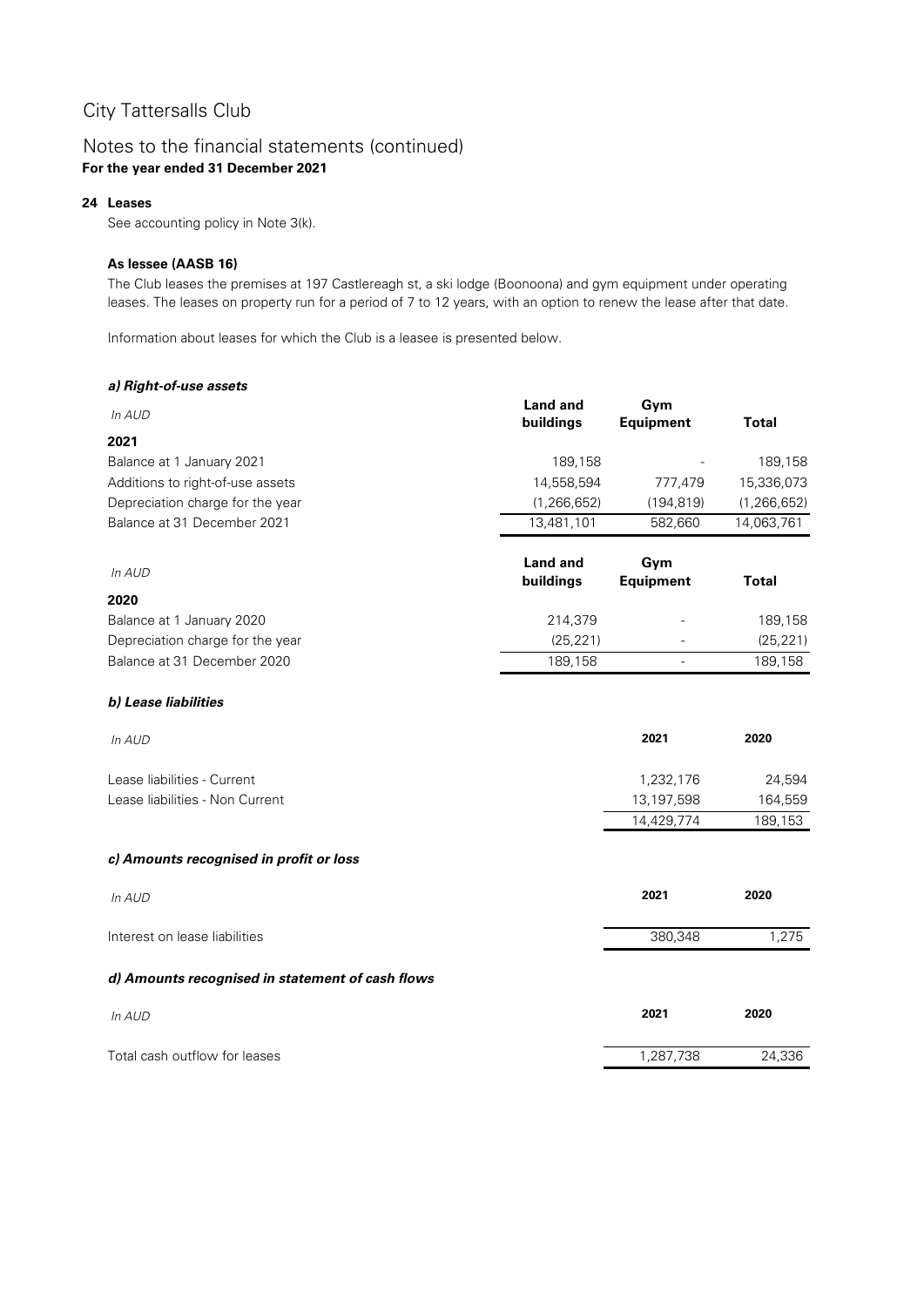### **24 Leases (continued)**

### **As lessor**

The Club leases out parts of its Club premise. The Club has classified these leases as operating leases because they do not transfer substantially all of the risks and rewards incidental to the ownership of the assets. The following table sets out a maturity analysis of lease payments, showing the undiscounted lease payments to be received after the reporting date.

| In AUD             | 2021                     | 2020    |
|--------------------|--------------------------|---------|
| Less than one year | 378.651                  | 410,263 |
| Two to five years  | $\overline{\phantom{0}}$ | 378.651 |
|                    | 378,651                  | 788,914 |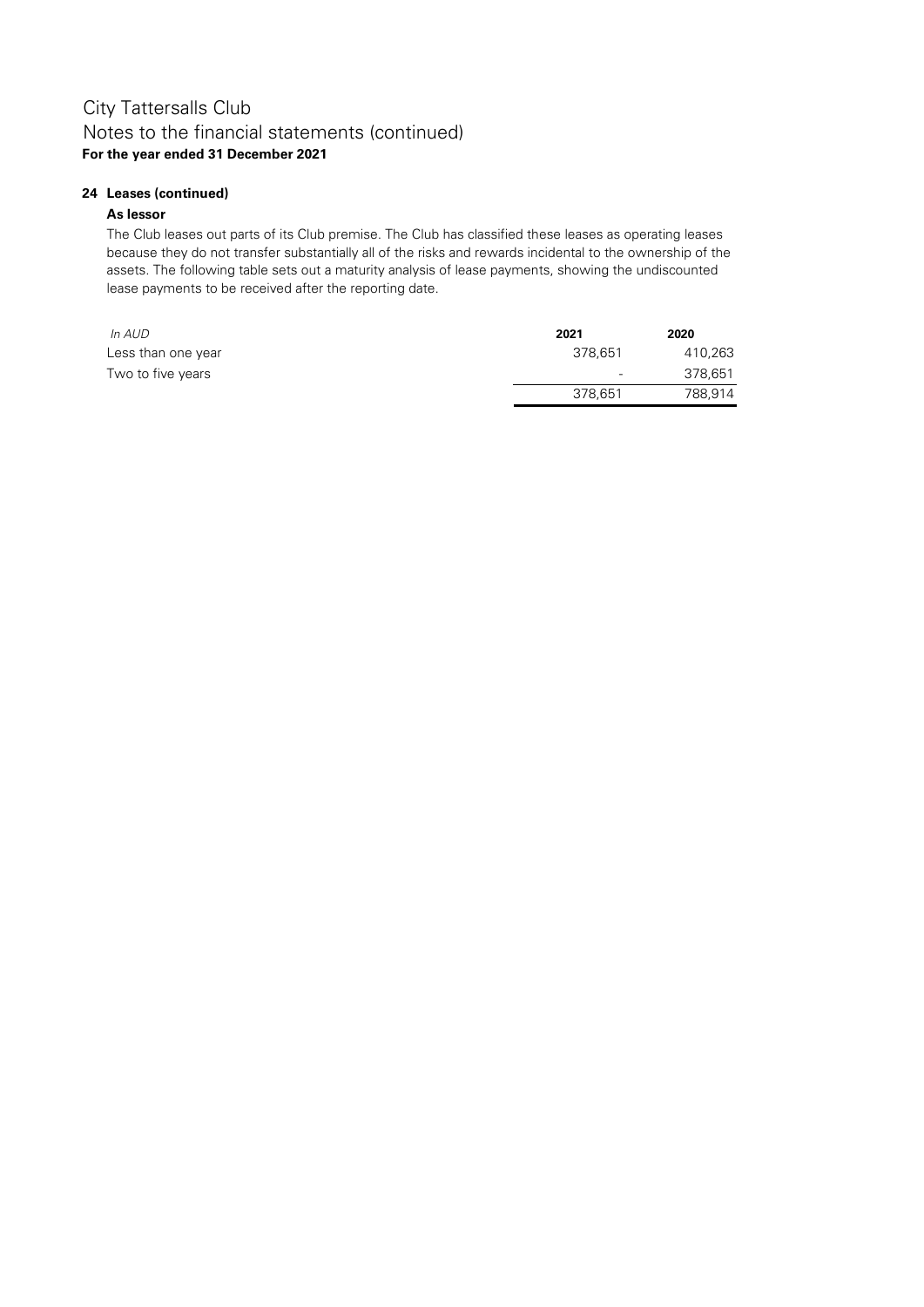### City Tattersalls Club Directors' declaration

In the opinion of the Directors of City Tattersalls Club ('the Club'):

- (a) the financial statements and notes that are set out on pages 3 to 30, are in accordance with the City Tattersalls Club Act 1912 as amended by City Tattersalls Club Act Amendment Act 1936, and the City Tattersalls Club Rules as Amended, including:
	- {i} giving true and fair view of the Club's financial position as at 31 December 2021 and of its performance for the financial year ended on that date; and
	- (ii) complying with Australian Accounting Standards; and
- (bl there are reasonable grounds to believe that the Club will be able to pay its debts as and when they become due and payable.

Signed in accordance with a resolution of the Board of Directors.

Patrick Campion *Chairman* 

willow Paul Cavallaro

*Vice Chair* 

23 May 2022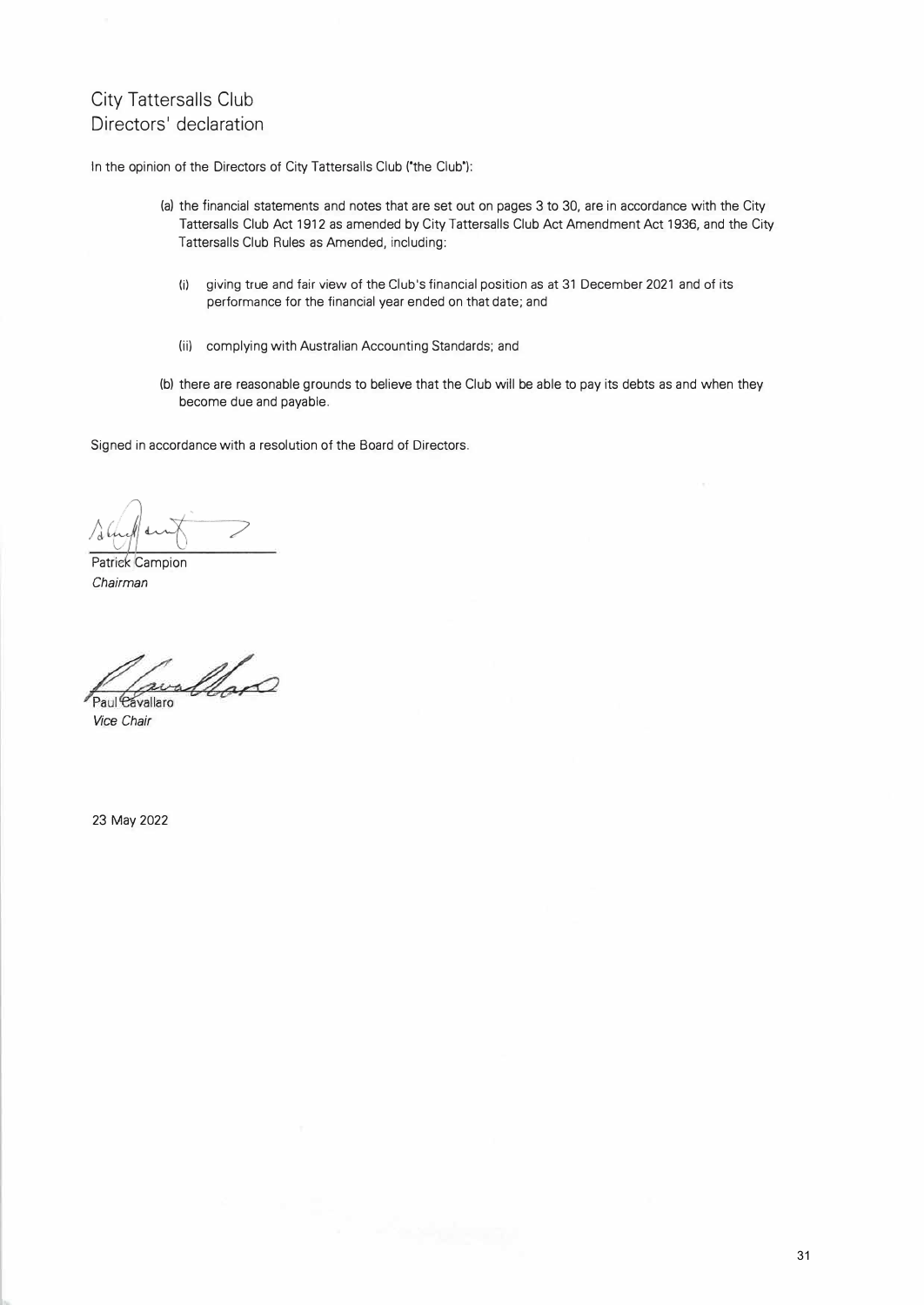

# Independent Auditor's Report

### To the Members of City Tattersalls Club

#### **Opinion**

We have audited the **Financial Report** of City Tattersalls Club ('the Club').

In our opinion, the accompanying Financial Report gives a true and fair view, in all material respects, the financial position of the Club as at 31 December 2021, and of its financial performance and its cash flows for the year then ended, in accordance with Australian Accounting Standards - Reduced Disclosure Requirements and the City Tattersall's Club Act 1912 as amended by the City Tattersall's Club Act 1936, and the City Tattersall Club Rules as amended.

The **Financial Report** comprises:

- Statement of financial position as at 31 December 2021
- Statement of profit or loss and other comprehensive income, Statement of changes in members' fund, and Statement of cash flows for the year then ended
- Notes including a summary of significant accounting policies
- Directors' Declaration.

#### **Basis for opinion**

We conducted our audit in accordance with Australian Auditing Standards. We believe that the audit evidence we have obtained is sufficient and appropriate to provide a basis for our opinion.

Our responsibilities under those standards are further described in the Auditor's responsibilities for the audit of the Financial Report section of our report.

We are independent of the Club in accordance with the Corporations Act 2001 and the ethical requirements of the Accounting Professional and Ethical Standards Board's APES 110 Code of Ethics for Professional Accountants (including Independence Standards) (the Code) that are relevant to our audit of the Financial Report in Australia. We have fulfilled our other ethical responsibilities in accordance with these requirements in accordance with the Code.

#### **Restriction on use**

The Financial Report has been prepared to assist the Members of City Tattersalls Club in complying with the financial reporting requirements of the City Tattersall's Club Act 1912 as amended by the City Tattersall's Club Act 1936, and the City Tattersall Club Rules as amended.

As a result, the Financial Report and this Auditor's Report may not be suitable for another purpose. Our opinion is not modified in respect of this matter.

Our report is intended solely for the Members of City Tattersalls Club and should not be used by parties other than the Members of City Tattersalls Club. We disclaim any assumption of responsibility for any reliance on this report, or on the Financial Report to which it relates, to any person other than the Members of City Tattersalls Club or for any other purpose than that for which it was prepared.